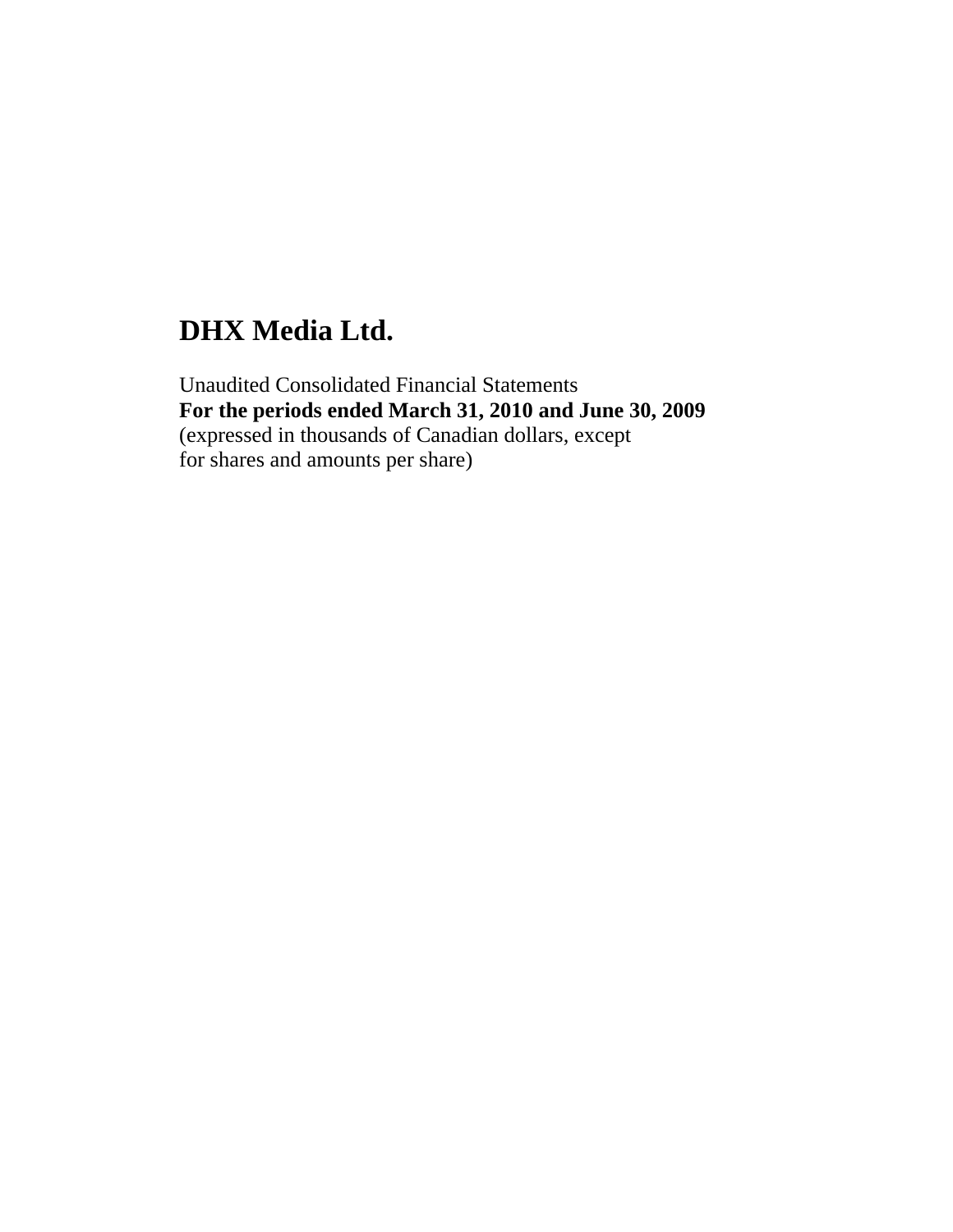#### May 14, 2010

### **Management's Responsibility for Financial Reporting**

The accompanying unaudited interim consolidated financial statements, Management's Discussion and Analysis ("MD&A") and supplemental information of DHX Media Ltd. (the "Company") are the responsibility of management and have been approved by the Audit Committee of the Board of Directors ("The Board"). The Board is responsible for ensuring that management fulfills its responsibilities for financial reporting, and is ultimately responsible for reviewing and approving the unaudited interim consolidated financial statements and MD&A. The Board carries out this responsibility through its Audit Committee. The Audit Committee reviews the Company's interim consolidated financial statements and recommends their approval by the Board of Directors.

The Audit Committee is appointed by the Board and all of its members are independent directors. It meets with the Company's management and auditors and reviews internal control and financial reporting matters to ensure that management is properly discharging its responsibilities before submitting the financial statements to the Board of Directors for approval.

The unaudited interim consolidated financial statements have been prepared by management in accordance with Canadian generally accepted accounting principles. When alternative methods of accounting exist, management has chosen those it deems most appropriate in the circumstances. The unaudited interim consolidated financial statements and information in the MD&A necessarily include amounts based on informed judgements and estimates of the expected effects of current events and transactions with appropriate consideration to materiality. In addition, in preparing the financial information management must make determinations as to the relevancy of information to be included, and make estimates and assumptions that affect reported information. The MD&A also includes information regarding the impact of current transactions and events, sources of liquidity and capital resources, operating trends, risks and uncertainties. Actual results in the future may differ materially from our present assessment of this information because future events and circumstances may not occur as expected.

#### **These unaudited interim financial statements have not been reviewed by the external auditors of the Company.**

(signed) "*Michael Donovan"* (signed) *"Dana Landry"* Chief Executive Officer Chief Financial Officer Halifax, Nova Scotia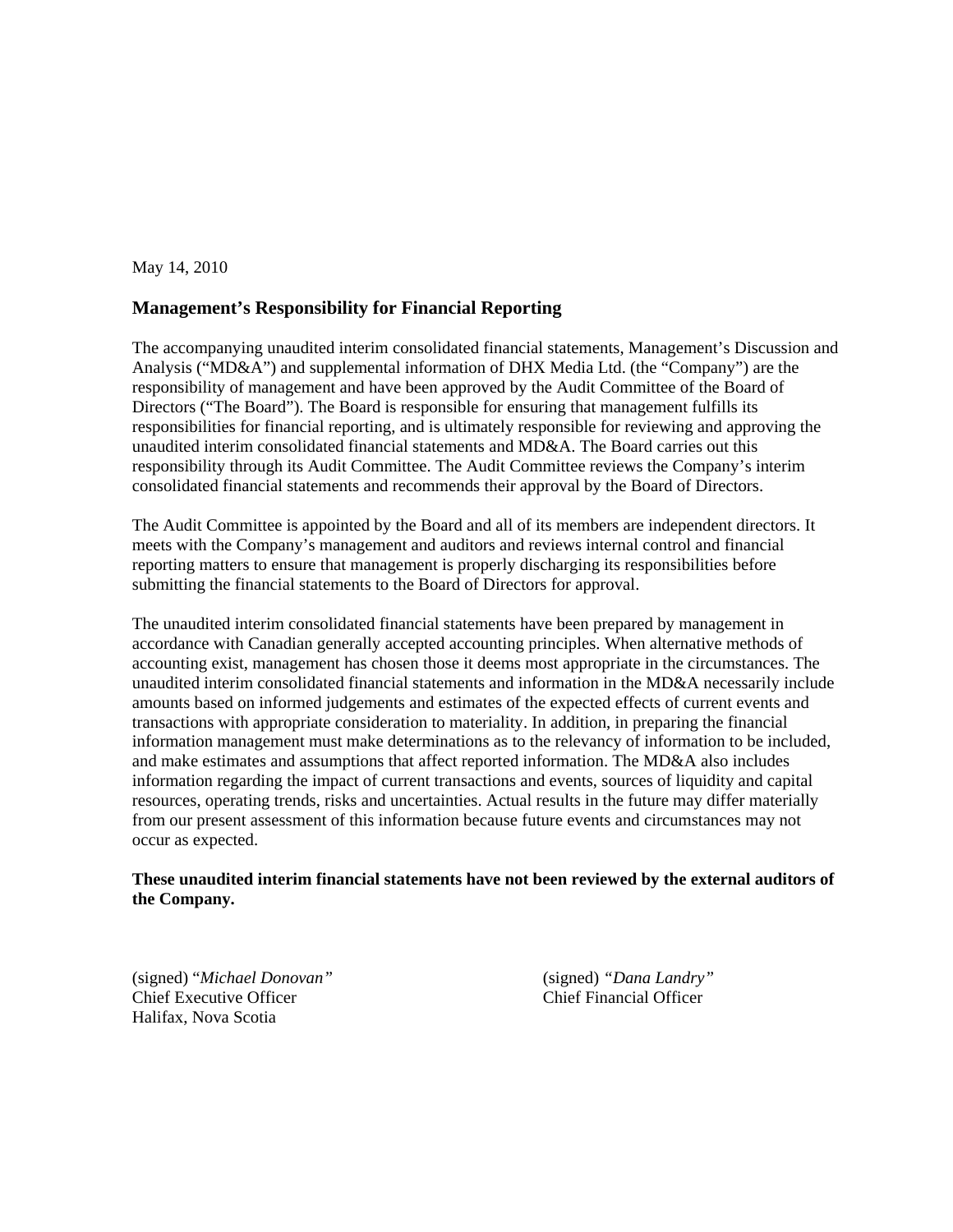# (expressed in thousands of Canadian dollars)

|                                                                                  | March 31,<br>2010<br>\$ | <b>June 30,</b><br>2009<br>\$ |
|----------------------------------------------------------------------------------|-------------------------|-------------------------------|
| <b>Assets</b>                                                                    |                         |                               |
| <b>Current assets</b>                                                            |                         |                               |
| Cash                                                                             | 11,504                  | 10,806                        |
| Short-term investments                                                           |                         | 272                           |
| Amounts receivable (note 4)                                                      | 54,562                  | 72,466                        |
| Prepaid expenses and deposits                                                    | 969                     | 429                           |
| Current portion of investment in film and television programs (note 5)           | 11,211                  | 19,979                        |
|                                                                                  | 78,246                  | 103,952                       |
| Investment in film and television programs (note 5)                              | 18,391                  | 15,848                        |
| Restricted cash                                                                  |                         | 8                             |
| Investment in production companies (note 6)                                      | 1,476                   | 2,472                         |
| Assets related to discontinued operations (note 7)                               |                         | 6                             |
| Property, plant, and equipment                                                   | 7,602                   | 8,243                         |
| Long-term investment<br>Intangible assets (note 8)                               | 2,042                   | 2,042                         |
| Goodwill (note 8)                                                                | 4,337<br>11,088         | 5,144<br>11,088               |
|                                                                                  |                         |                               |
|                                                                                  | 123,182                 | 148,803                       |
| <b>Liabilities</b>                                                               |                         |                               |
| <b>Current liabilities</b>                                                       |                         |                               |
| Bank indebtedness (note 9)                                                       | 3,088                   | 2,750                         |
| Accounts payable and accrued liabilities                                         | 13,028                  | 15,476                        |
| Deferred revenue                                                                 | 5,324                   | 10,108                        |
| Liabilities related to discontinued operations (note 7)                          |                         | 19                            |
| Interim production financing (note 10)                                           | 34,917                  | 53,793                        |
| Current portion of long-term debt and obligations under capital leases (note 11) | 567                     | 635                           |
| Other liability (note 12)                                                        | 25                      | 675                           |
|                                                                                  | 56,949                  | 83,456                        |
| Long-term debt and obligations under capital leases (note 11)                    | 2,758                   | 3,164                         |
| Future income taxes                                                              | 1,272                   | 1,416                         |
| Non-controlling interest                                                         |                         | 217                           |
|                                                                                  | 60,979                  | 88,253                        |
| <b>Shareholders' Equity</b>                                                      |                         |                               |
|                                                                                  |                         |                               |
| Share capital and contributed surplus (note 13)                                  | 64,113                  | 61,725                        |
| <b>Deficit</b>                                                                   | (1,910)                 | (1, 175)                      |
|                                                                                  | 62,203                  | 60,550                        |
|                                                                                  | 123,182                 | 148,803                       |
| <b>Commitments</b> (note 14)                                                     |                         |                               |

The accompanying notes form an integral part of these financial statements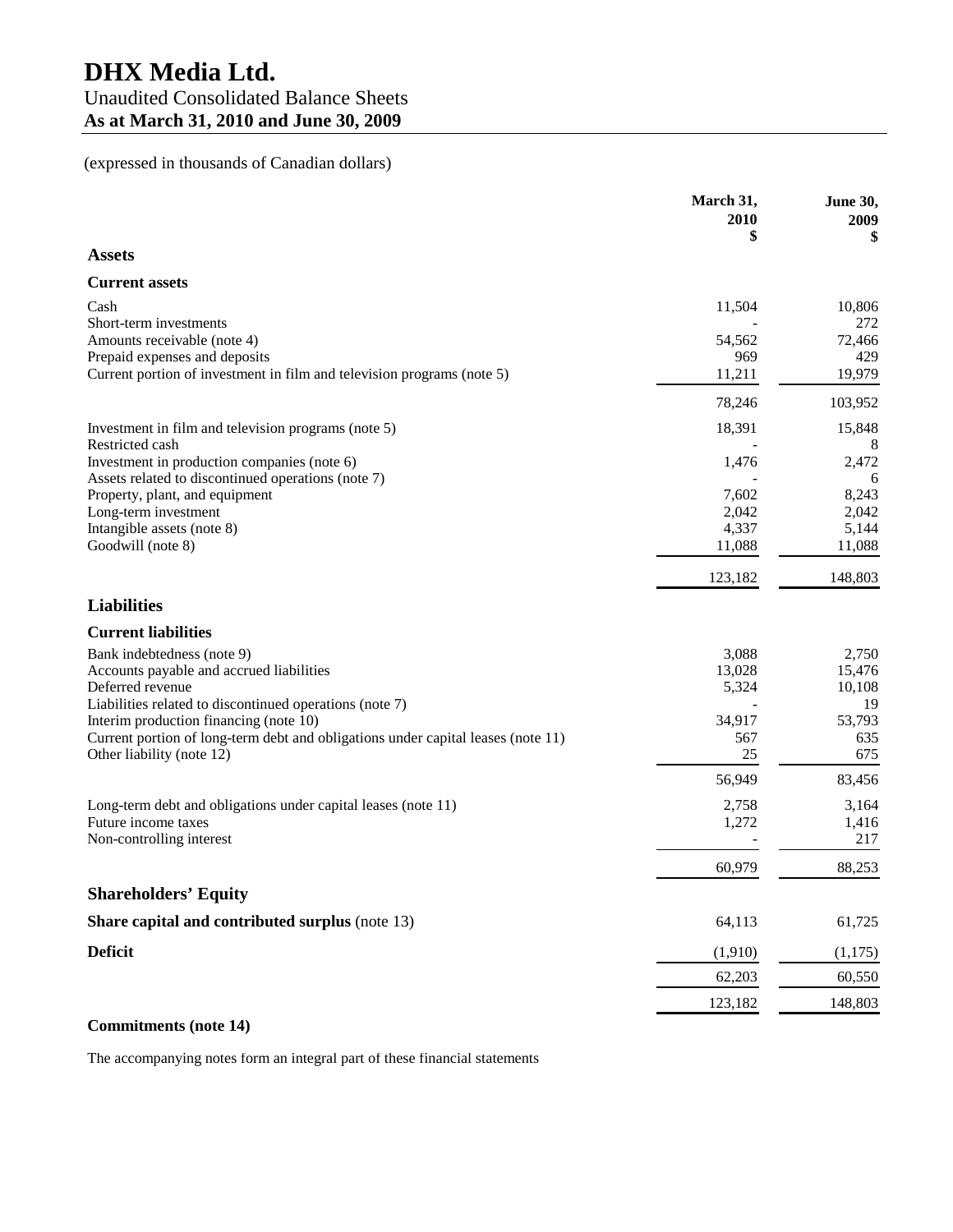# **DHX Media Ltd.**

Unaudited Consolidated Statements of Income (Loss) and Comprehensive Income (Loss) and Deficit

# **For the three-month and nine-month periods ended March 31, 2010 and 2009**

(expressed in thousands of Canadian dollars, except for amounts per share)

|                                                                                                     | For the<br>three-month<br>period ended<br>March 31,<br>2010 | For the<br>three-month<br>period ended<br>March 31,<br>2009 | For the<br>nine-month<br>period ended<br>March 31,<br>2010 | For the<br>nine-month<br>period ended<br>March 31,<br>2009 |
|-----------------------------------------------------------------------------------------------------|-------------------------------------------------------------|-------------------------------------------------------------|------------------------------------------------------------|------------------------------------------------------------|
|                                                                                                     | \$                                                          | \$                                                          | \$                                                         | \$                                                         |
| <b>Revenues</b>                                                                                     | 9,015                                                       | 12,061                                                      | 31,390                                                     | 50,446                                                     |
| Direct production costs and amortization of film and<br>television produced                         | 5,876                                                       | 7,060                                                       | 19,761                                                     | 33,719                                                     |
|                                                                                                     | 3,139                                                       | 5,001                                                       | 11,629                                                     | 16,727                                                     |
| <b>Operating expenses</b>                                                                           |                                                             |                                                             |                                                            |                                                            |
| Amortization of acquired library<br>Impairment in value of certain investment in film and           | 149                                                         | 87                                                          | 610                                                        | 274                                                        |
| television programs                                                                                 | 151                                                         |                                                             | 385                                                        |                                                            |
| Development expenses                                                                                | 35<br>2,923                                                 | 45<br>3,546                                                 | 60<br>9,655                                                | 92<br>10,809                                               |
| Selling, general and administrative                                                                 |                                                             |                                                             |                                                            |                                                            |
|                                                                                                     | 3,258                                                       | 3,678                                                       | 10,710                                                     | 11,175                                                     |
| Income (loss) before the following                                                                  | (119)                                                       | 1,323                                                       | 919                                                        | 5,552                                                      |
| Amortization of property, plant and equipment and intangibles                                       | 468                                                         | 557                                                         | 1,456                                                      | 1,602                                                      |
| Costs associated with abandoned transactions                                                        |                                                             |                                                             |                                                            | 1,145                                                      |
| Interest expense<br>Interest income                                                                 | 90<br>(5)                                                   | 91<br>3                                                     | 202<br>(15)                                                | 306<br>(14)                                                |
| Loss (income) from strategic investments                                                            | (1)                                                         | 6                                                           | 23                                                         | 18                                                         |
| Loss (income) from non-controlling interest                                                         | (5)                                                         | 15                                                          | 3                                                          | 30                                                         |
| Income (loss) before income taxes                                                                   | (666)                                                       | 651                                                         | (750)                                                      | 2,465                                                      |
| Provision for (recovery of) income taxes                                                            |                                                             |                                                             |                                                            |                                                            |
| Large corporation taxes                                                                             | 15                                                          | 10                                                          | 45                                                         | 30                                                         |
| Current income taxes                                                                                | (135)                                                       | (20)                                                        | 73                                                         |                                                            |
| Future income taxes                                                                                 | (11)                                                        | 200                                                         | (133)                                                      | 750                                                        |
|                                                                                                     | (131)                                                       | 190                                                         | (15)                                                       | 780                                                        |
| Net income (loss) and comprehensive income (loss) for<br>the periods before discontinued operations | (535)                                                       | 461                                                         | (735)                                                      | 1,685                                                      |
| Discontinued operations, net of income tax (note 7)                                                 |                                                             | (17)                                                        |                                                            | (1,039)                                                    |
| Net income (loss) and comprehensive income (loss) for<br>the periods                                | (535)                                                       | 444                                                         | (735)                                                      | 646                                                        |
| <b>Deficit - Beginning of periods</b>                                                               | (1,375)                                                     | (1, 348)                                                    | (1, 175)                                                   | (1,550)                                                    |
|                                                                                                     | (1,910)                                                     | (904)                                                       | (1,910)                                                    | (904)                                                      |
| Deficit – End of periods                                                                            |                                                             |                                                             |                                                            |                                                            |
| Basic earnings (loss) before discontinued operations<br>per common share (note 15)                  | (0.01)                                                      | 0.01                                                        | (0.02)                                                     | 0.04                                                       |
| Diluted earnings (loss) before discontinued operations<br>per common share (note 15)                | (0.01)                                                      | 0.01                                                        | (0.02)                                                     | 0.04                                                       |
| Basic earnings (loss) per common share (note 15)                                                    | (0.01)                                                      | 0.01                                                        | (0.02)                                                     | 0.02                                                       |
| Diluted earnings (loss) per common share (note 15)                                                  | (0.01)                                                      | 0.01                                                        | (0.02)                                                     | 0.02                                                       |

The accompanying notes form an integral part of these financial statements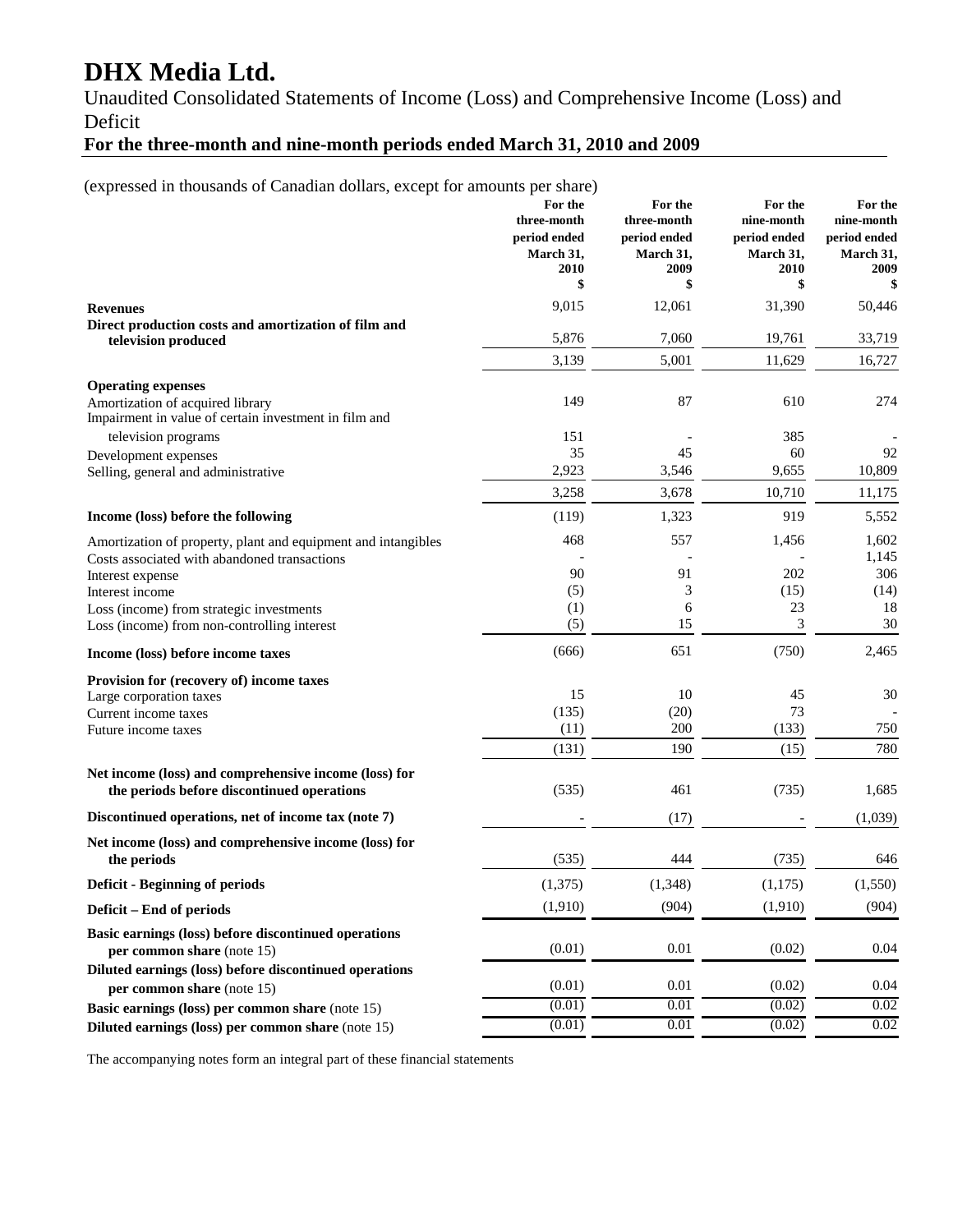# **DHX Media Ltd.**

# Unaudited Consolidated Statements of Cash Flows **For the three-month and nine-month periods ended March 31, 2010 and 2009**

# (expressed in thousands of Canadian dollars)

|                                                                                                                          | For the<br>three-month<br>period ended<br>March 31,<br>2010 | For the<br>three-month<br>period ended<br>March 31,<br>2009 | For the<br>nine-month<br>period ended<br>March 31,<br>2010 | For the<br>nine-month<br>period ended<br>March 31,<br>2009 |
|--------------------------------------------------------------------------------------------------------------------------|-------------------------------------------------------------|-------------------------------------------------------------|------------------------------------------------------------|------------------------------------------------------------|
|                                                                                                                          | \$                                                          | \$                                                          | \$                                                         | \$                                                         |
| Cash provided by (used in)                                                                                               |                                                             |                                                             |                                                            |                                                            |
| <b>Operating activities</b>                                                                                              |                                                             |                                                             |                                                            |                                                            |
| Net income (loss) for the periods                                                                                        | (535)                                                       | 444                                                         | (735)                                                      | 646                                                        |
| Discontinued operations, net of income tax                                                                               |                                                             | 17                                                          |                                                            | 1,039                                                      |
| Charges (credits) to income not involving cash                                                                           |                                                             |                                                             |                                                            |                                                            |
| Amortization of film and television programs                                                                             | 4,522                                                       | 7,076                                                       | 15,306                                                     | 33,095                                                     |
| Amortization of acquired library                                                                                         | 149<br>203                                                  | 87                                                          | 610                                                        | 274                                                        |
| Amortization of property, plant, and equipment                                                                           | 265                                                         | 237<br>320                                                  | 649<br>807                                                 | 627<br>975                                                 |
| Amortization of intangible assets<br>Foreign exchange loss (gain)                                                        | 102                                                         | (481)                                                       | 534                                                        | (773)                                                      |
| Impairment in value of certain investment in film and television programs                                                | 151                                                         |                                                             | 385                                                        |                                                            |
| Unrealized loss on short-term investments                                                                                |                                                             | 14                                                          |                                                            | 115                                                        |
| Loss (gain) on disposal of short-term investments                                                                        |                                                             |                                                             | 44                                                         | (75)                                                       |
| Stock-based compensation                                                                                                 | 161                                                         | 169                                                         | 624                                                        | 563                                                        |
| Interest on promissory notes                                                                                             | 2                                                           | 3                                                           | 7                                                          | 10                                                         |
| Non-controlling interest                                                                                                 | (5)                                                         | 15                                                          | 3                                                          | 30                                                         |
| Provision for (recovery of) future income taxes                                                                          | (11)                                                        | 200                                                         | (133)                                                      | 750                                                        |
|                                                                                                                          | 5,004                                                       | 8,101                                                       | 18,101                                                     | 37,276                                                     |
|                                                                                                                          |                                                             | (5,007)                                                     |                                                            | (21,069)                                                   |
| Net investment in film and television programs<br>Net change in non-cash working capital related to operations (note 16) | (836)<br>437                                                | (4, 458)                                                    | (10,076)<br>9,777                                          | (25, 458)                                                  |
| Cash provided by (used in) operating activities - continuing operations                                                  | 4,605                                                       | (1, 364)                                                    | 17,802                                                     | (9,251)                                                    |
| Cash provided by (used in) operating activities - discontinued operations                                                | (13)                                                        | 5                                                           | (13)                                                       | (237)                                                      |
| Cash provided by (used in) operating activities                                                                          | 4,592                                                       | (1, 359)                                                    | 17,789                                                     | (9, 488)                                                   |
| <b>Financing activities</b>                                                                                              |                                                             |                                                             |                                                            |                                                            |
| Proceeds from issuance of common shares and warrants,                                                                    |                                                             |                                                             |                                                            |                                                            |
| net of issuance costs                                                                                                    | 1,469                                                       |                                                             | 1,469                                                      |                                                            |
| Proceeds from repayment of employee share purchase loan                                                                  | 1                                                           |                                                             | $\overline{c}$                                             |                                                            |
| Common shares repurchased and cancelled                                                                                  |                                                             |                                                             | (116)                                                      |                                                            |
| Proceeds from (repayment of) bank indebtedness                                                                           | (37)                                                        | 58                                                          | 338                                                        | 513                                                        |
| Proceeds from (repayment of) interim production financing                                                                | (7, 387)                                                    | (791)                                                       | (18, 876)                                                  | 12,541                                                     |
| Proceeds from long-term debt                                                                                             |                                                             | 1                                                           |                                                            | 276                                                        |
| Repayment of long-term debt<br>Repayment of other liability                                                              | (160)                                                       | (292)<br>(120)                                              | (474)<br>(650)                                             | (786)<br>(295)                                             |
|                                                                                                                          |                                                             |                                                             |                                                            |                                                            |
| Cash provided by (used in) financing activities - continuing operations                                                  | (6, 114)                                                    | (1, 144)                                                    | (18, 307)                                                  | 12,249                                                     |
| Cash used in financing activities - discontinued operations                                                              |                                                             | (4)                                                         |                                                            | (14)                                                       |
| Cash provided by (used in) financing activities                                                                          | (6, 114)                                                    | (1, 148)                                                    | (18, 307)                                                  | 12,235                                                     |
| <b>Investing activities</b>                                                                                              |                                                             |                                                             |                                                            |                                                            |
| Business acquisitions                                                                                                    |                                                             | (500)                                                       |                                                            | (1, 343)                                                   |
| Acquisitions of short-term investments                                                                                   |                                                             | (100)                                                       |                                                            | (184)                                                      |
| Proceeds on disposal of short-term investments                                                                           |                                                             |                                                             | 228                                                        | 291                                                        |
| Acquisition of property, plant, and equipment<br>Net cash advances from (to) investees                                   | (6)<br>569                                                  | (457)                                                       | (8)                                                        | (999)                                                      |
| Decrease in long-term investment                                                                                         |                                                             | (413)<br>30                                                 | 996                                                        | (1,362)<br>30                                              |
| Cash provided by (used in) investing activities                                                                          | 563                                                         | (1,440)                                                     | 1,216                                                      | (3, 567)                                                   |
| Net change in cash during the periods                                                                                    | (959)                                                       | (3,947)                                                     | 698                                                        | (820)                                                      |
| <b>Cash - Beginning of periods</b>                                                                                       |                                                             |                                                             | 10,806                                                     | 8,826                                                      |
|                                                                                                                          | 12,463                                                      | 11,953                                                      |                                                            |                                                            |
| Cash - End of periods                                                                                                    | 11,504                                                      | 8,006                                                       | 11,504                                                     | 8,006                                                      |

The accompanying notes form an integral part of these financial statements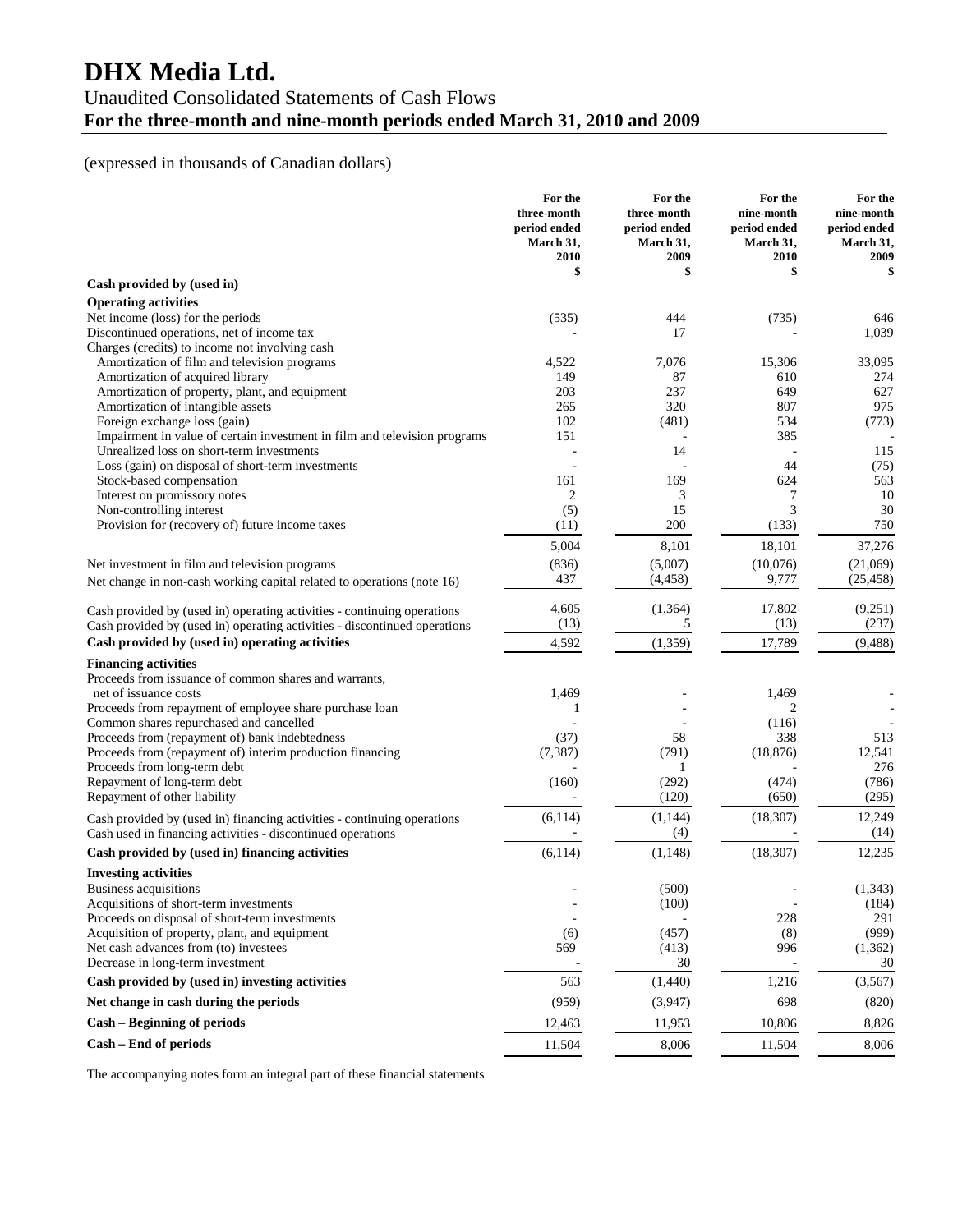(expressed in thousands of Canadian dollars, except for shares and amounts per share)

# **1 Nature of the business and significant accounting policies**

DHX Media Ltd. (the "Company") is a public company whose common shares are traded on the Toronto Stock Exchange (TSX), admitted on May 19, 2006 (symbol DHX). The Company, incorporated on February 12, 2004 under the laws of the Province of Nova Scotia, Canada, and continued on April 25, 2006 under the Canada Business Corporation Act, develops, produces and distributes films and television programs for the domestic and international markets. The address of the head office is 1478 Queen Street, Halifax, Nova Scotia, Canada, B3J 2H7.

#### **Basis of presentation**

The accompanying unaudited interim financial statements have been prepared in accordance with the requirements of the Canadian Institute of Chartered Accountants ("CICA") Handbook Section 1751 "Interim Financial Statements." Accordingly, certain information and note disclosure normally included in annual financial statements prepared in accordance with Canadian generally accepted accounting principles have been omitted or condensed. In the opinion of management, these statements include all adjustments, consisting of normal accruals, considered necessary by management to present a fair statement of the results of operations, financial position and cash flows. Except as indicated in note 2, these unaudited interim financial statements were prepared using the same accounting principles as were used for the consolidated financial statements for the year ended June 30, 2009 and should be read in conjunction with the financial statements of the Company for the year ended June 30, 2009, as set out in the 2009 Annual Financial Statements, available at www.sedar.com.

# **2 Changes in accounting policies and future accounting standard changes**

#### **a) Goodwill and intangible assets and financial instruments**

#### *Goodwill and Intangible Assets*

On July 1, 2009, the Company adopted CICA Handbook Section 3064, "*Goodwill and Intangible Assets"* replacing Section 3062 "*Goodwill and Other Intangible Assets*" and Section 3450 "*Research and Development Costs*". The section establishes revised standards for recognition, measurement, presentation and disclosure of goodwill and intangible assets. The provisions relating to the definition and initial recognition of intangible assets, including internally generated intangible assets, are aligned with International Accounting Standard ("IAS") 38, "*Intangible Assets".* Recommended disclosures from this section have been included in note 8 to these financial statements. The adoption of this section had no impact on the Company's consolidated financial position or results of operations.

#### *Financial Instruments*

In June 2009, the AcSB issued amendments to Section 3862, "Financial Instruments – Disclosures", to require enhanced disclosures about the relative reliability of the data, or "inputs", that an entity uses in measuring the fair values of its financial instruments. The new requirements are effective for annual financial statements for fiscal years ending after September 30, 2009. The additional disclosures will be included in the Company's annual financial statements for the year ending June 30, 2010.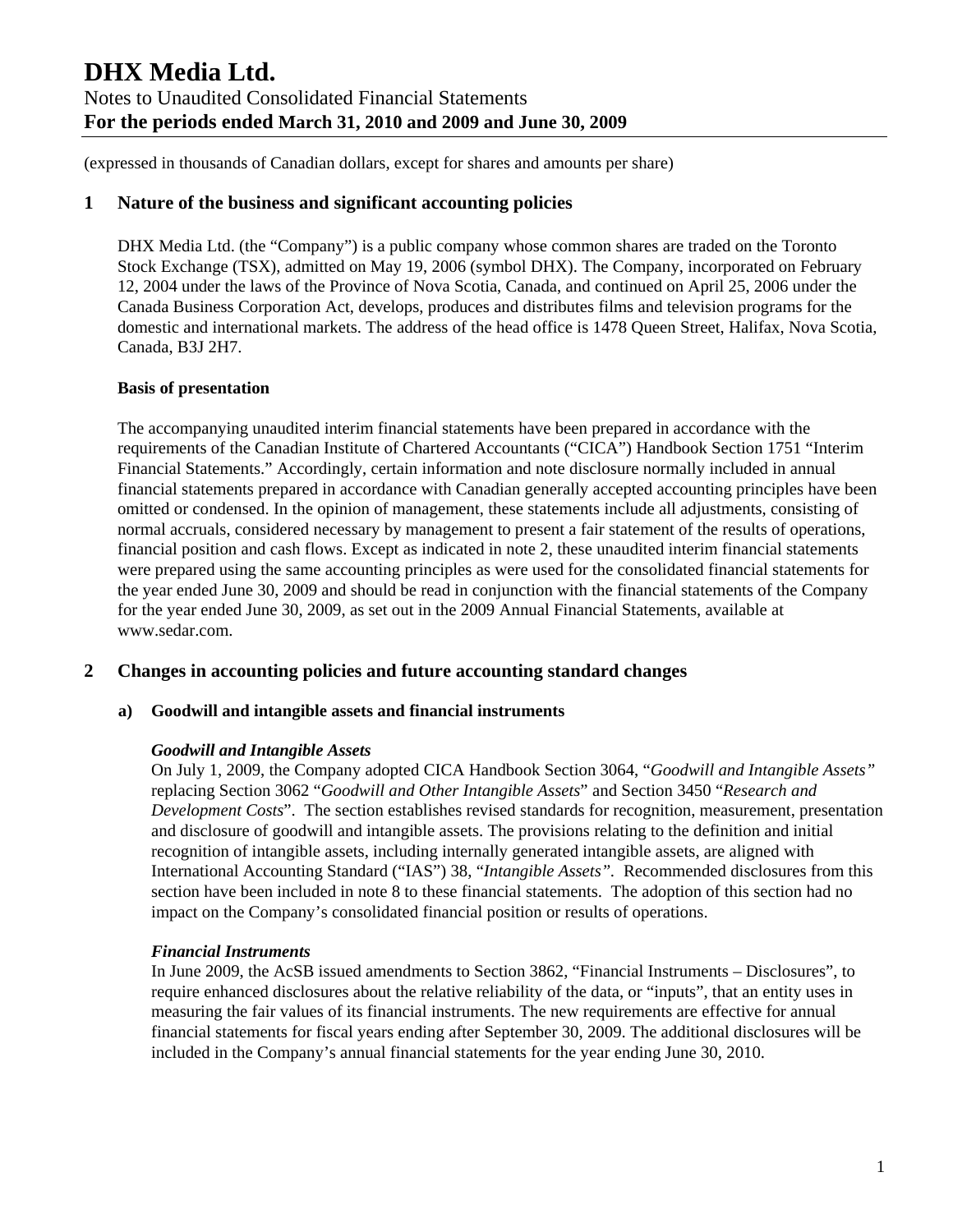### **2 Changes in accounting policies and future accounting standard changes** (continued)

The following is an overview of accounting standards that the Company will be required to adopt in future years:

#### **b) Future accounting standard changes**

#### *International Financial Reporting Standards ("IFRS")*

In January 2006, the Canadian Accounting Standards Board ("AcSB") announced its decision to replace Canadian GAAP with IFRS. On February 13, 2008, the AcSB confirmed January 1, 2011 as the mandatory changeover date to IFRS for all Canadian publicly accountable enterprises. This means that the Company will be required to prepare IFRS financial statements for the interim periods and fiscal year ends beginning in 2011.

While IFRS is based on a conceptual framework similar to Canadian GAAP, there are significant differences. The Company will commence reporting under the new standards on July 1, 2011. The Company is currently assessing the impact of IFRS on its information systems and its financial statements.

#### *Business Combinations, Consolidated Financial Statements and Non-controlling Interests*

In January 2009, the CICA issued Section 1582, "Business Combinations", Section 1601, "Consolidated Financial Statements", and Section 1602, "Non-controlling Interests" which replace Section 1581, "Business Combinations" and Section 1600, "Consolidated Financial Statements". Section 1582 establishes standards for the accounting for business combinations that is equivalent to the business combination accounting standard under IFRS. Section 1582 is applicable for business combinations for which the acquisition date is on or after the beginning of the first annual reporting period beginning on or after January 1, 2011. Early adoption of this section is permitted. Section 1601 together with Section 1602 establishes standards for the preparation of consolidated financial statements. Section 1601 is applicable for the entity's interim and annual consolidated financial statements for fiscal years beginning on or after January 1, 2011. Early adoption of this section is permitted. If the Company chooses to early adopt any one of these sections, the other two sections must also be adopted at the same time.

The Company is in the process of evaluating the impact of disclosure, presentation and measurement of these new standards.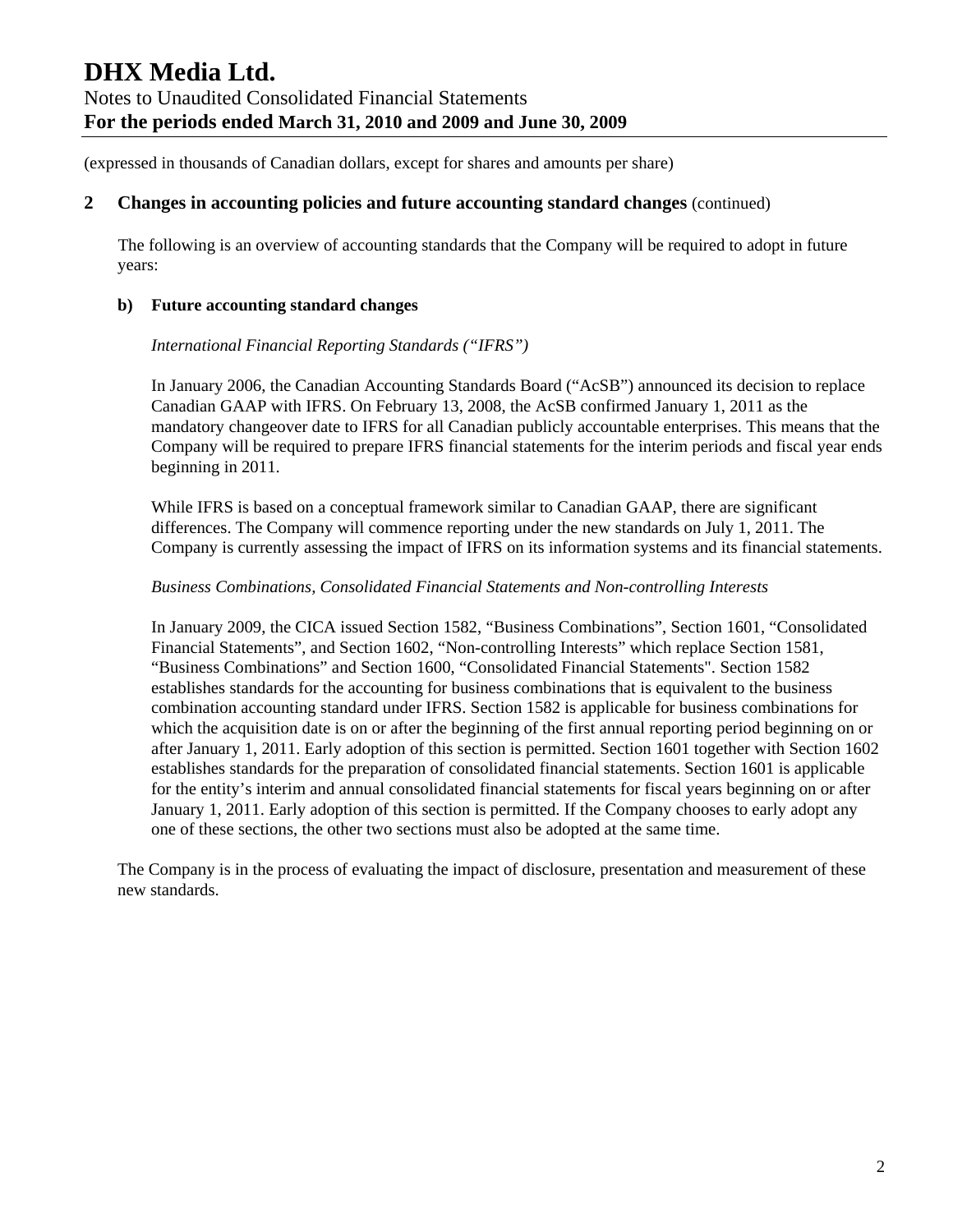(expressed in thousands of Canadian dollars, except for shares and amounts per share)

### **3 Acquisitions**

(a) On January 15, 2010 ("Media Fund Effective Date"), the holders of the Media Fund Put Options exercised their rights and exchanged the Put Options for common shares of the Company ("Media Fund Transaction"). As such, the Company has acquired effectively all of the outstanding shares in Media Fund (Atlantic) Ltd. ("Media Fund"). The consideration for the exchange of the Media Fund Put Options was 425,420 shares of the Company valued at \$391.

Media Fund, prior to the exchange was a variable interest entity that the Company was consolidating into its results from operations. The Media Fund Transaction was accounted for using the purchase method and as a result, the Company's financial position and results of operations continue to reflect revenue, expenses, assets and liabilities of Media Fund. The purchase price has been allocated to the assets acquired and liabilities assumed based on their preliminary estimated fair value as follows:

| Net assets acquired                  | 171  |
|--------------------------------------|------|
| <b>Add: reduction in liabilities</b> |      |
| Non-controlling interest             | '220 |
|                                      | 391  |

The Company will finalize the purchase price allocation upon completion of final review of certain working capital balances. Any future adjustment resulting from its review will be recorded as an adjustment to the purchase price.

- (b) On July 20, 2008 ("imX Effective Date"), the Company acquired all the outstanding shares in imX Communications Inc. ("imX Communications" or "imX"), for consideration as follows:
	- Cash consideration and transaction costs of \$904, (\$855 and \$49 respectively) on the imX Effective Date; and
	- 118,216 shares of the Company valued at \$175.

The acquisition was accounted for using the purchase method. As such the results of operations reflect revenue and expenses of the assets of imX from the imX Effective Date. The purchase price has been allocated to the assets acquired and liabilities assumed based on their estimated fair value as follows:

|                                            | \$    |
|--------------------------------------------|-------|
| <b>Assets acquired</b>                     |       |
| Cash                                       | 30    |
| Accounts receivable                        |       |
| Investment in film and television programs | 172   |
| Future income taxes                        | 940   |
| Goodwill                                   | 73    |
|                                            | 1,217 |
| Less: liabilities assumed                  |       |
| Accounts payable and accrued liabilities   | 138   |
|                                            |       |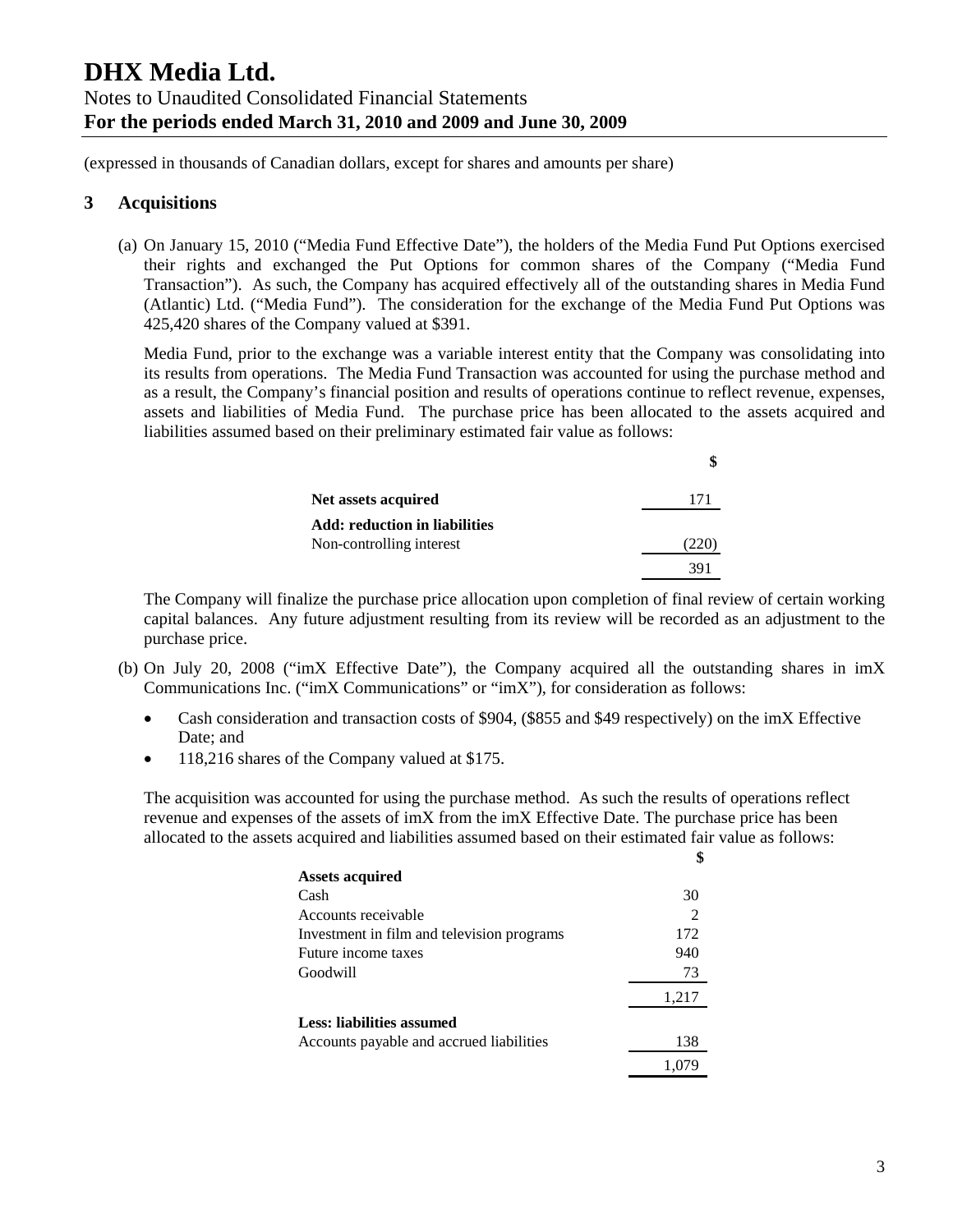(expressed in thousands of Canadian dollars, except for shares and amounts per share)

### **3 Acquisitions** (continued)

Of the consideration paid for imX, \$75, through the issue of 50,664 common shares of the Company was paid to a former shareholder of imX who is also a director and shareholder of the Company.

During the six-month period ended December 31, 2009, the Company finalized the purchase price allocation upon completion of its review of certain working capital balances.

- (c) On March 20, 2008 ("Bulldog Effective Date"), the Company acquired all the outstanding shares in Bulldog Interactive Fitness Inc. ("Bulldog Interactive" or "Bulldog"), for the consideration as follows:
	- Cash payment of \$625 on the Bulldog Effective Date and transactions costs of \$7; and
	- 99,333 common shares of the Company valued at \$150.

In December 2008, the Company decided to abandon operations of Bulldog. As such, as at March 31, 2010 and June 30, 2009 the assets and liabilities have been recorded at fair value and the results of Bulldog operations from the Bulldog Effective Date have been retroactively restated and have been shown separately as discontinued operations, net of income taxes in these financial statements (note 7).

# **4 Amounts receivable**

|                                                                         | March 31,<br>2010<br>\$ | <b>June 30,</b><br>2009<br>\$ |
|-------------------------------------------------------------------------|-------------------------|-------------------------------|
| Trade                                                                   | 17,579                  | 22,223                        |
| Goods and services taxes recoverable                                    | 534                     | 1,649                         |
| Federal and provincial film tax credits and other government assistance | 36,449                  | 48.594                        |
|                                                                         | 54,562                  | 72.466                        |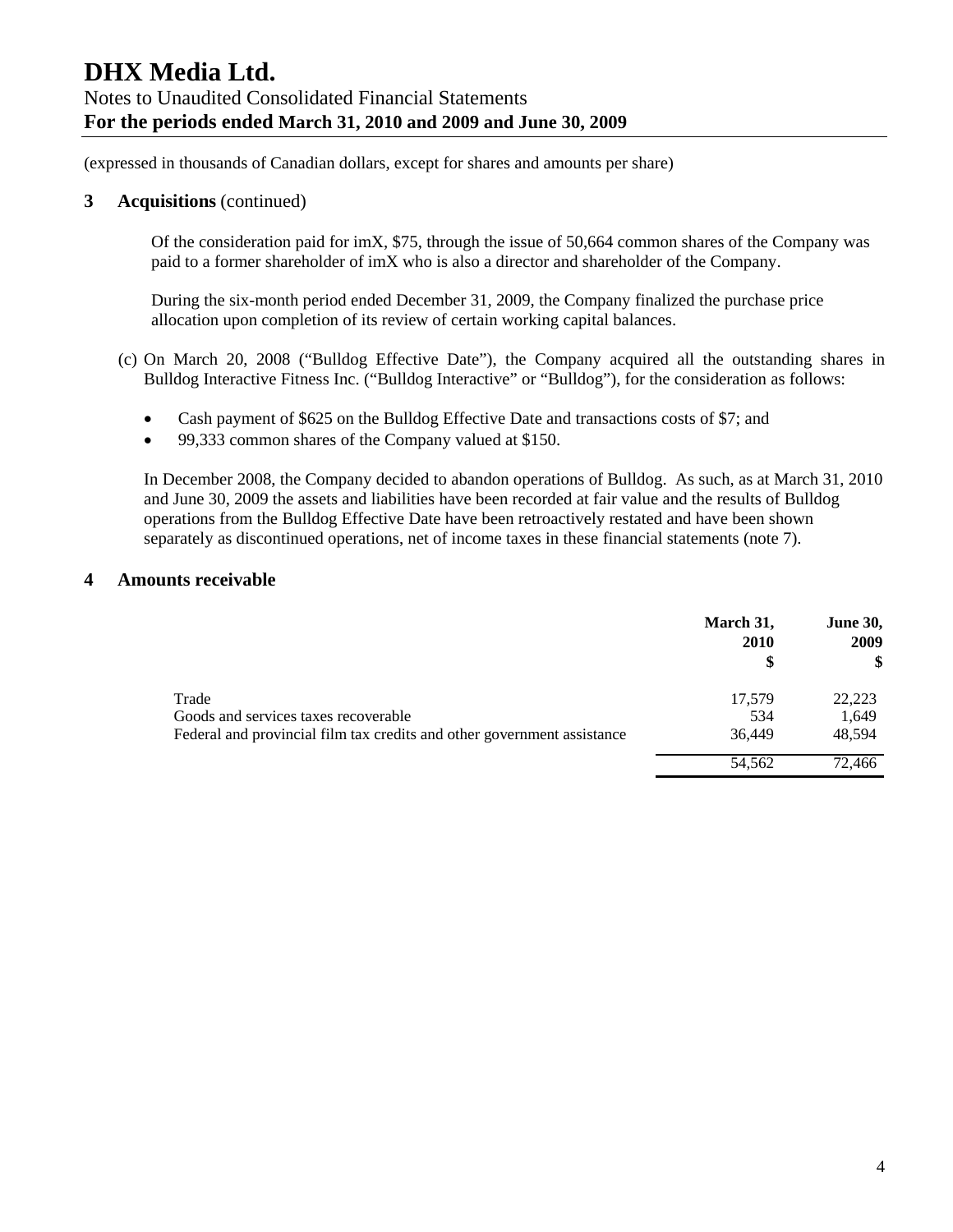### **5 Investment in film and television programs**

|                                                                                     | March 31,<br>2010<br>\$ | June 30,<br>2009<br>\$ |
|-------------------------------------------------------------------------------------|-------------------------|------------------------|
| <b>Development costs</b>                                                            | 2,659                   | 1,817                  |
| Theatrical and non-theatrical productions in progress                               |                         |                        |
| Cost, net of government and third party assistance and third party<br>participation | 3,422                   | 16,337                 |
| Acquired library – theatrical and non-theatrical                                    |                         |                        |
| Cost                                                                                | 5,860                   | 5,860                  |
| Accumulated amortization                                                            | (3,555)                 | (2,945)                |
|                                                                                     | 2,305                   | 2,915                  |
| Non-theatrical productions completed and released                                   |                         |                        |
| Cost, net of government and third party assistance and third party                  |                         |                        |
| participation                                                                       | 140,551                 | 118,402                |
| Accumulated amortization                                                            | (115,674)               | (100, 368)             |
| Accumulated impairment in value of certain investment in film and                   |                         |                        |
| television programs                                                                 | (3,661)                 | (3,276)                |
|                                                                                     | 21,216                  | 14,758                 |
|                                                                                     | 29,602                  | 35,827                 |
| Less: Current portion                                                               | (11,211)                | (19, 979)              |
|                                                                                     | 18,391                  | 15,848                 |

The Company expects that 38% of the costs related to theatrical and non-theatrical productions completed and released will be amortized during the year ending June 30, 2010. The Company expects that 71% of the costs related to theatrical and non-theatrical productions completed and released will be amortized during the threeyear period ending June 30, 2012. The Company expects that over 87% of the costs related to productions completed will be amortized by June 30, 2014.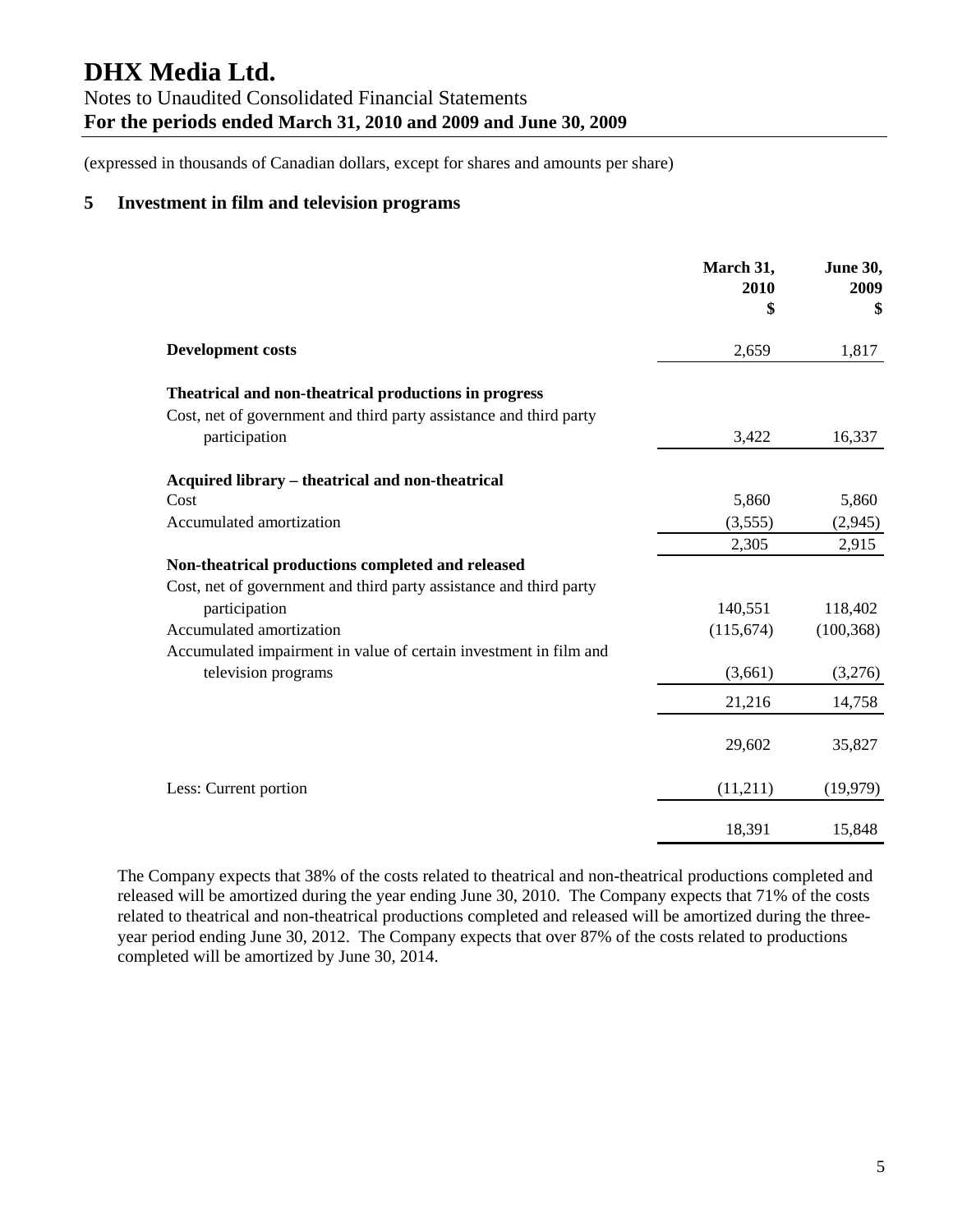(expressed in thousands of Canadian dollars, except for shares and amounts per share)

# **5 Investment in film and television programs** (continued)

The Company has estimated the current portion of investment in film and television programs by reference to production delivery schedules, expected revenues in the next twelve months and the related amortization on a production-by-production basis. These estimates are subject to change as ultimate revenues may differ from estimates. No portion of development costs or acquired library has been reflected as current.

During the three and nine-month periods ended March 31, 2010, interest of \$354 and \$1,142 respectively (three and nine-month periods ended March 31, 2009 - \$448 and \$1,607) has been capitalized to investment in film and television programs.

# **6 Investment in production companies**

Investment in production companies represents the Company's investment in investee companies which it accounts for using the equity method.

|                                                                     | March 31,<br>2010 | <b>June 30,</b><br>2009<br>\$ |
|---------------------------------------------------------------------|-------------------|-------------------------------|
| The continuity of investment in production companies is as follows: |                   |                               |
| Opening balance                                                     | 2.472             | 1,235                         |
| Net cash advances to (from) investees                               | (996)             | 1.237                         |
|                                                                     | 1.476             | 2.472                         |

The net cash advances to investees are non-interest bearing and have no set terms of repayment.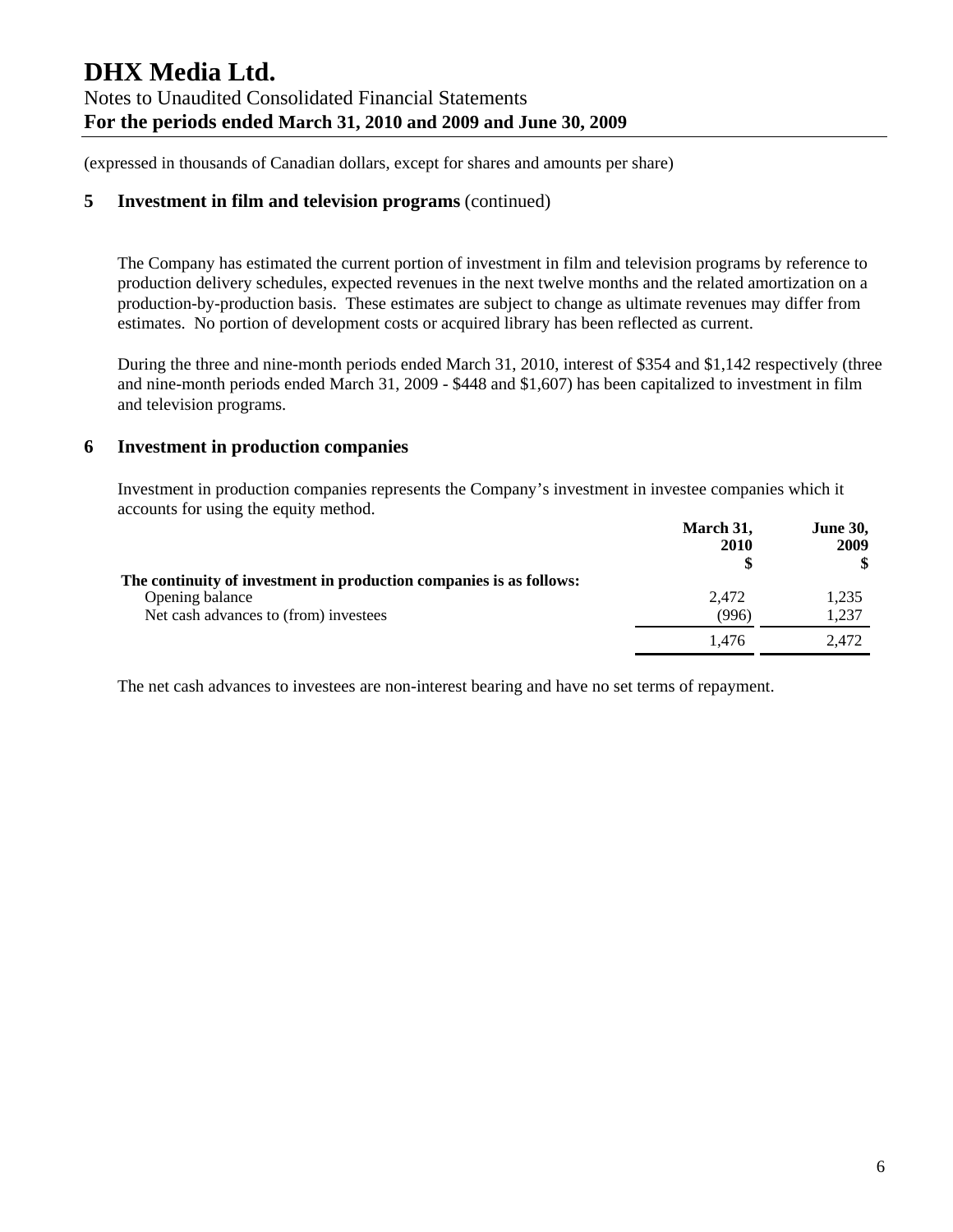# **7 Discontinued operations**

In December 2008, the Company decided to abandon the operations of Bulldog Interactive (the "Discontinued Business") due to a slow down in franchisee opportunities as a result of the global economic recession. Selected financial information for the Discontinued Business is as follows:

|                                                                                        | Three-month<br>period ended<br>March 31,<br>2010<br>\$ | Three-month<br>period ended<br>March 31,<br>2009<br>\$ | Nine-month<br>period ended<br>March 31,<br>2010<br>\$ | Nine-month<br>period ended<br>March 31,<br>2009<br>S |
|----------------------------------------------------------------------------------------|--------------------------------------------------------|--------------------------------------------------------|-------------------------------------------------------|------------------------------------------------------|
| Revenue                                                                                |                                                        |                                                        |                                                       | 141                                                  |
| Direct loss                                                                            |                                                        | (27)                                                   |                                                       | (314)                                                |
| Writedown to fair value                                                                |                                                        |                                                        |                                                       | (945)                                                |
| Recovery of income taxes                                                               |                                                        | 10                                                     |                                                       | 220                                                  |
| Loss from discontinued operations                                                      |                                                        | (17)                                                   |                                                       | (1,039)                                              |
|                                                                                        |                                                        |                                                        | March 31,<br><b>2010</b><br>\$                        | <b>June 30,</b><br>2009<br>\$                        |
| <b>Total assets</b> (property, plant and equipment)                                    |                                                        |                                                        |                                                       | 6                                                    |
| <b>Bank</b> indebtedness<br>Accounts payable and accrued liabilities<br>Long-term debt |                                                        |                                                        |                                                       | 12<br>6                                              |
| <b>Total liabilities</b>                                                               |                                                        |                                                        |                                                       | 19                                                   |

# **8 Intangible assets and goodwill**

#### **Intangible assets**

|                                         |            |                                          | March 31,<br><b>2010</b> |
|-----------------------------------------|------------|------------------------------------------|--------------------------|
|                                         | Cost<br>\$ | <b>Accumulated</b><br>amortization<br>\$ | <b>Net</b><br>\$         |
| Production backlog                      | 1,033      | 834                                      | 199                      |
| Broadcaster relationships               | 4,417      | 1,650                                    | 2,767                    |
| Customer and distribution relationships | 546        | 213                                      | 333                      |
| Non-compete contracts and brand         | 1,788      | 962                                      | 826                      |
| Production software                     | 394        | 182                                      | 212                      |
|                                         | 8,178      | 3,841                                    | 4,337                    |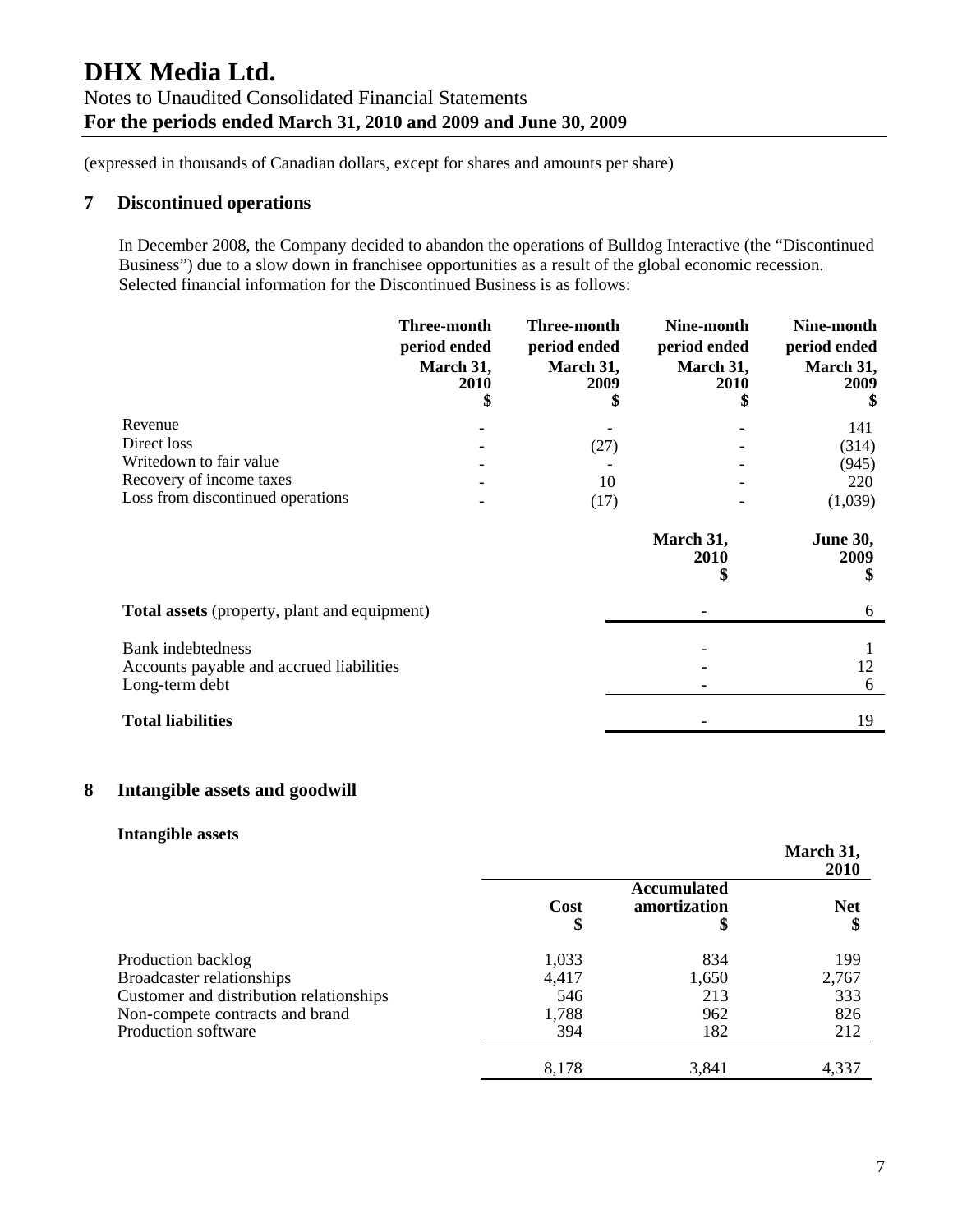(expressed in thousands of Canadian dollars, except for shares and amounts per share)

#### **8 Intangible assets and goodwill** (continued)

#### **Intangible assets** (continued)

|                                                                                                                                                      |                                       |                                          | <b>June 30,</b><br>2009           |
|------------------------------------------------------------------------------------------------------------------------------------------------------|---------------------------------------|------------------------------------------|-----------------------------------|
|                                                                                                                                                      | Cost<br>\$                            | <b>Accumulated</b><br>amortization<br>\$ | <b>Net</b><br>\$                  |
| Production backlog<br>Broadcaster relationships<br>Customer and distribution relationships<br>Non-compete contracts and brand<br>Production software | 1,033<br>4,417<br>546<br>1,788<br>394 | 613<br>1,257<br>172<br>869<br>123        | 420<br>3,160<br>374<br>919<br>271 |
|                                                                                                                                                      | 8,178                                 | 3,034                                    | 5,144                             |

The continuity of intangible assets is as follows:

|                     | Nine-months<br>ended<br>March 31,<br>2010<br>\$ | <b>Year ended</b><br><b>June 30,</b><br>2009<br>\$ |
|---------------------|-------------------------------------------------|----------------------------------------------------|
| Net opening balance | 5,144                                           | 6,418                                              |
| Amortization        | (807)                                           | (1,274)                                            |
|                     | 4,337                                           | 5,144                                              |

#### **Goodwill**

The Company performed its annual test for goodwill impairment at June 30, 2009, in accordance with its policy. No events or circumstances have occurred since June 30, 2009 to indicate that the fair value of the reporting unit is below its carrying value, therefore no test for impairment of goodwill was required to be conducted for the nine-month period ended March 31, 2010.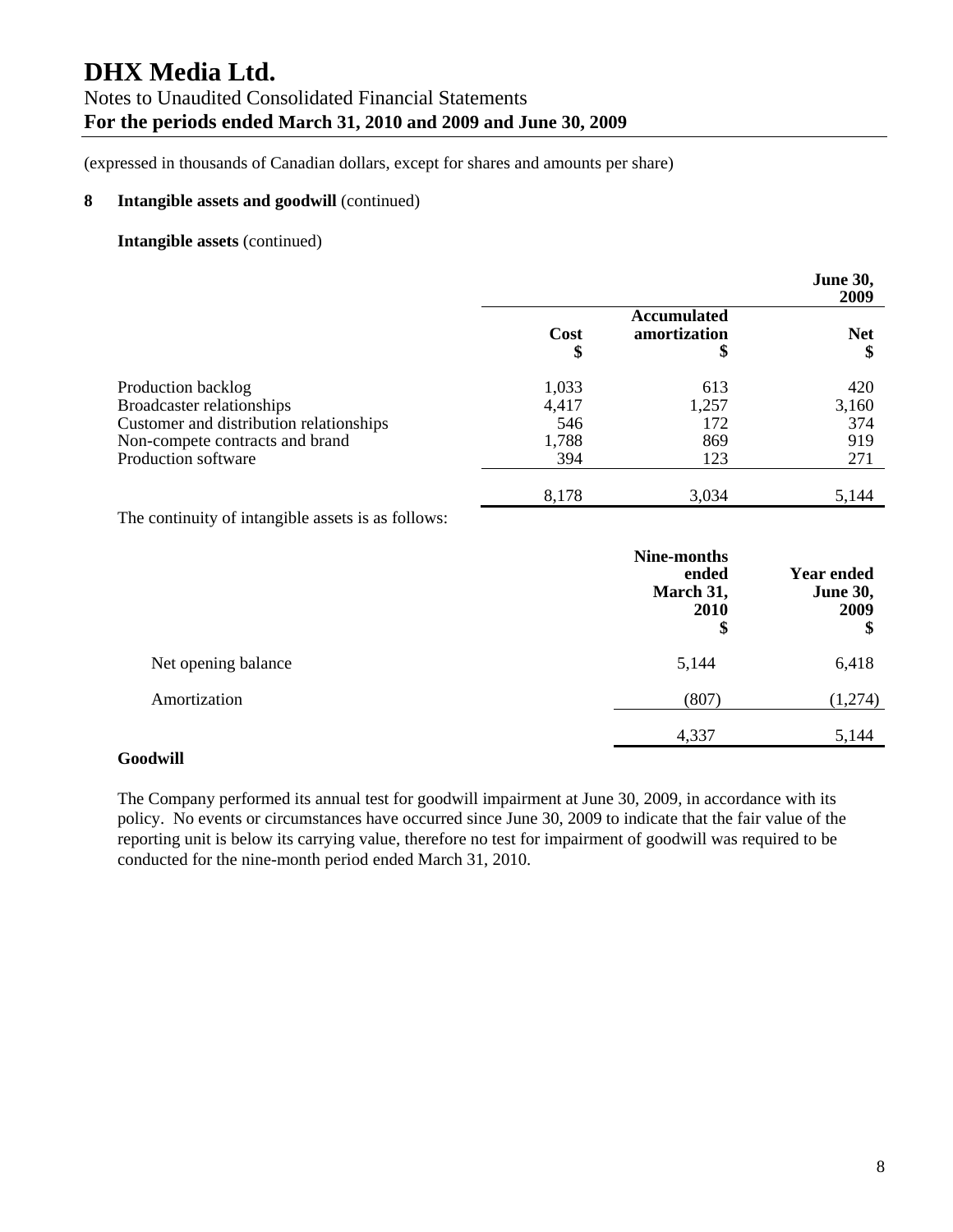(expressed in thousands of Canadian dollars, except for shares and amounts per share)

### **9 Bank indebtedness**

As of March 31, 2010, bank indebtedness (the "RBC Revolving Operating Credit Facility") was \$3,088 (June 30, 2009 - \$2,750). The maximum amount of the RBC Revolving Operating Credit Facility for general working capital purposes is \$3,510 bearing interest at bank prime plus 1.25% (June 30, 2009 - bank prime plus 1.25%). A general security agreement over all property of the Company has been pledged as security for the RBC Revolving Operating Credit Facility. The availability of the RBC Revolving Operating Credit Facility is subject to the Company maintaining interest and consolidated indebtedness coverage ratios and certain other covenants. The RBC Revolving Operating Credit Facility matures on September 30, 2010. The Company was in compliance with these covenants during the periods.

# **10 Interim production financing**

|                                                                                                                                                                                                                                                                                                                                                                                   | March 31,<br>2010<br>\$ | <b>June 30,</b><br>2009<br>\$ |
|-----------------------------------------------------------------------------------------------------------------------------------------------------------------------------------------------------------------------------------------------------------------------------------------------------------------------------------------------------------------------------------|-------------------------|-------------------------------|
| Revolving production credit facility ("RBC Revolving Production Credit<br>Facility") bearing interest at bank prime plus 0.5% - 2.0%. Assignment and<br>direction of specific production financing and licensing contracts receivable,<br>with a net book value of approximately \$25,914 at March 31, 2010 (June 30,<br>$2009 - $55,318$                                         | 20,659                  | 40.401                        |
| Interim production credit facilities with various institutions, bearing interest at<br>bank prime plus $0.5\%$ - 1.45%. Assignment and direction of specific<br>production financing and licensing contracts receivable, with a net book value<br>of approximately \$26,270 at March 31, 2010 (June 30, 2009 - \$15,735)<br>Demand production bank loans repaid during the period | 14,258                  | 10,903<br>2,489               |
|                                                                                                                                                                                                                                                                                                                                                                                   | 34,917                  | 53.793                        |

During the three and nine-month periods ended March 31, 2010, the bank prime rate averaged 2.25% (three and nine-month periods ended March 31, 2009 – 2.88% and 3.88%).

The RBC Revolving Production Credit Facility with the Royal Bank has a maximum authorized amount of \$39,380. The RBC Revolving Production Credit Facility is the aggregate of interim production financing of individual programs financed through the Royal Bank which are subject to individual approved tranches (collectively the "RBC Individual Approved Tranches"). Substantially all of the Company's assets and certain of its subsidiaries have been pledged as security for borrowing under the RBC Revolving Production Credit Facility. The RBC Revolving Production Credit Facility matures at various dates up to March 2011, but specifically twenty-four months following the first drawdown of funds in respect of each RBC Individual Approved Tranche.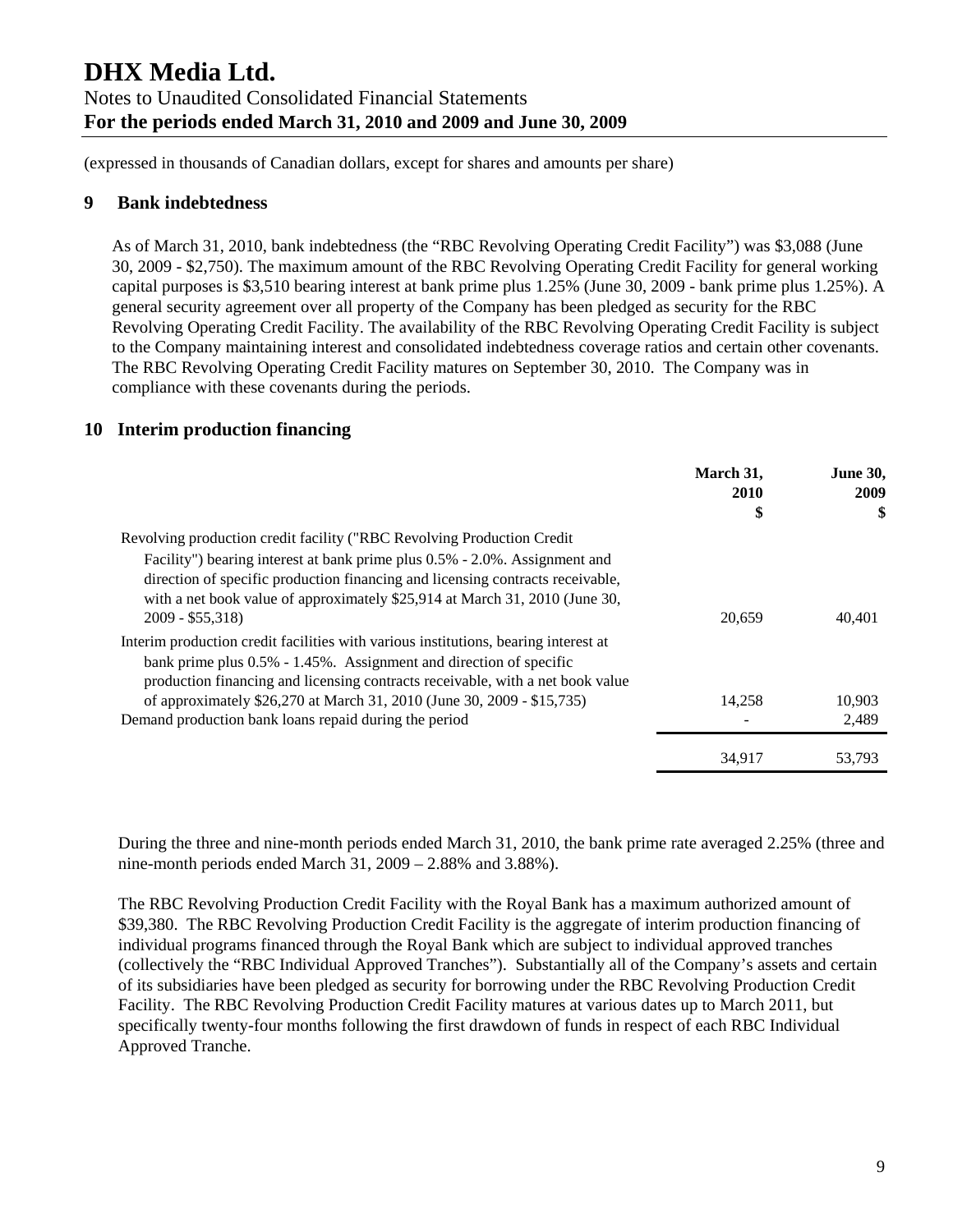(expressed in thousands of Canadian dollars, except for shares and amounts per share)

# **11 Long-term debt and obligations under capital leases**

|                                                                                                                                                                                                                              | March 31,<br><b>2010</b> | <b>June 30,</b><br>2009 |
|------------------------------------------------------------------------------------------------------------------------------------------------------------------------------------------------------------------------------|--------------------------|-------------------------|
|                                                                                                                                                                                                                              | \$                       | \$                      |
| Loans payable, bearing interest at Business Development Bank of                                                                                                                                                              |                          |                         |
| Canada prime plus 0.5%, maturing in May 2021, repayable in monthly<br>principal installments of \$20 plus interest, secured by first a mortgage on<br>land and building having a net book value of \$4,523 at March 31, 2010 |                          |                         |
| (June 30, 2009 - $$4,637$ ) and a general assignment of rents                                                                                                                                                                | 2,484                    | 2,663                   |
| Obligation under capital lease, payable in monthly installments of \$22                                                                                                                                                      |                          |                         |
| including interest of 4%, maturing in February 2013                                                                                                                                                                          | 721                      | 893                     |
| Obligations under capital leases, bearing interest at rates ranging from                                                                                                                                                     |                          |                         |
| 5.2% to 8.4%, maturing on dates ranging from June 2010 to December                                                                                                                                                           |                          |                         |
| 2011 and repayable in monthly instalments ranging from \$3 to \$9                                                                                                                                                            | 120                      | 243                     |
|                                                                                                                                                                                                                              | 3,325                    | 3,799                   |
| Less: Current portion                                                                                                                                                                                                        | (567)                    | (635)                   |
|                                                                                                                                                                                                                              | 2,758                    | 3,164                   |

The aggregate amount of principal repayments required through June 30, 2014 is as follows:

| Φ   |
|-----|
| 161 |
| 542 |
| 504 |
| 411 |
| 239 |
|     |

# **12 Other liability**

|                                                                   | March 31,<br>2010 | <b>June 30,</b><br>2009<br>\$ |
|-------------------------------------------------------------------|-------------------|-------------------------------|
| Other liability related to the acquisition of distribution rights | 25                | 675                           |

The aggregate amount of payments required during the year ending June 30, 2010 is \$25.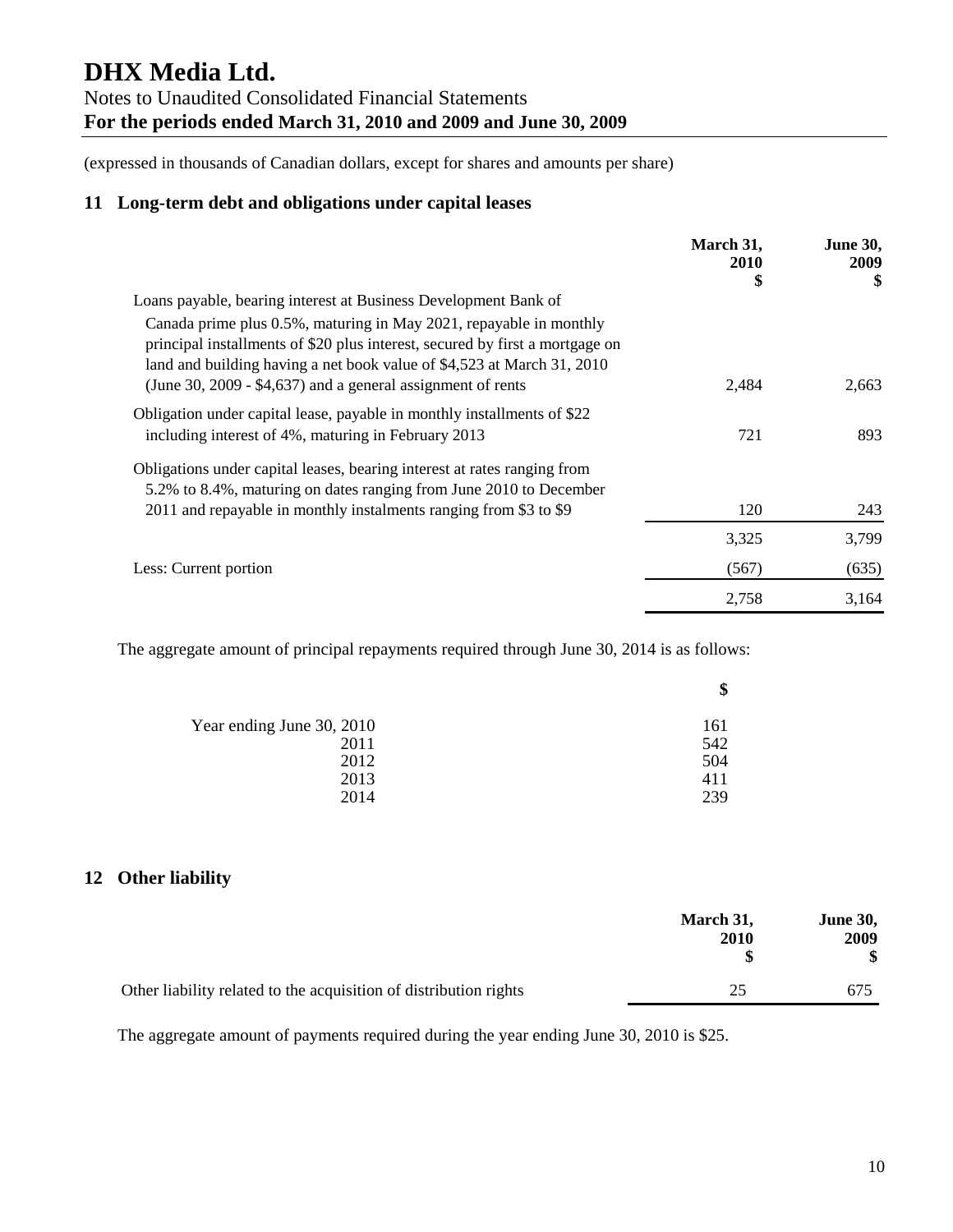# **13 Share capital and contributed surplus**

#### **a) Authorized**

100,000,000 Preferred variable voting shares, redeemable at the option of the Company at any time at a millionth of a cent per share, no entitlement to dividends, voting. Unlimited common shares without nominal or par value.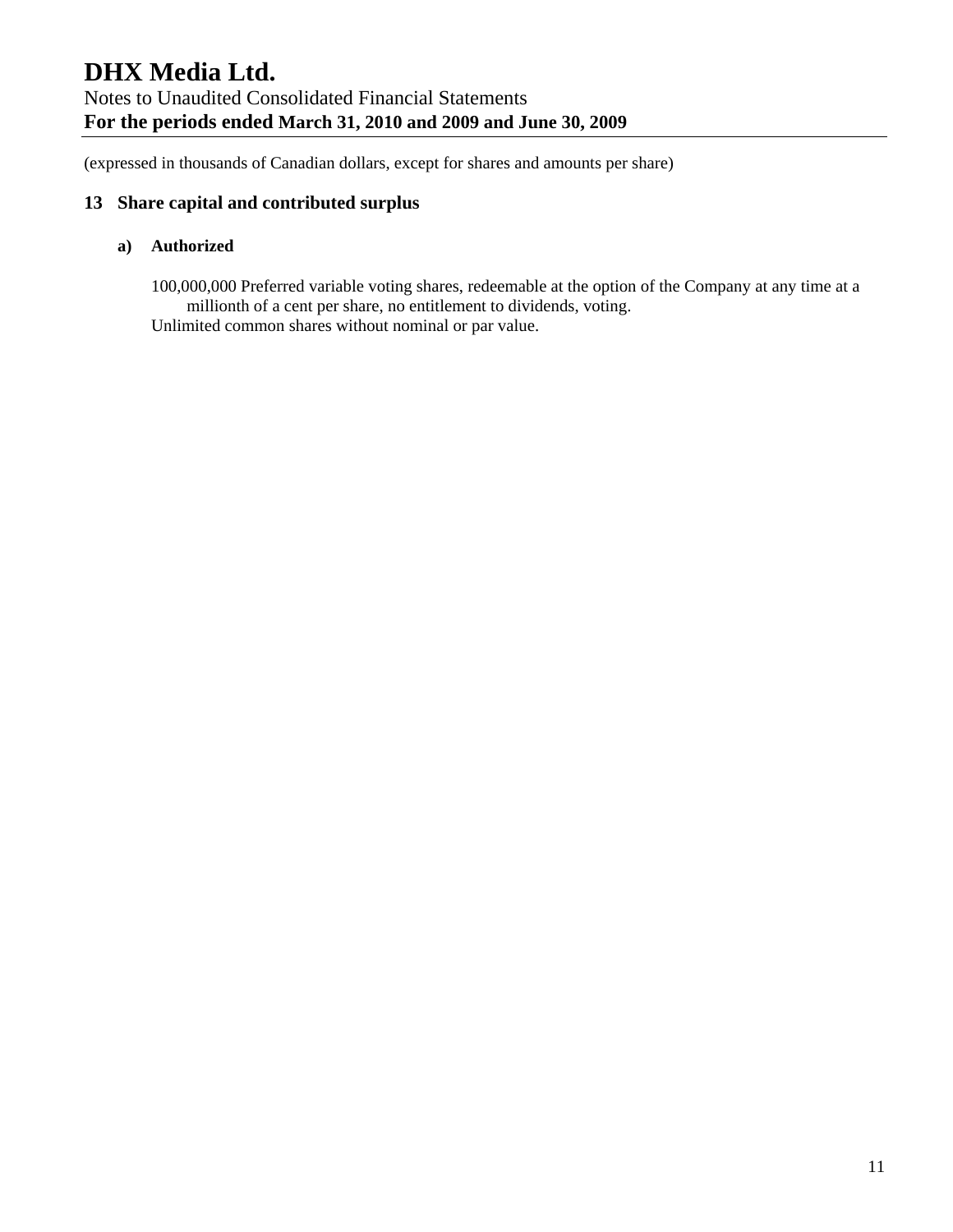# **13 Share capital and contributed surplus** (continued)

# **b) Issued and outstanding**

Changes in the Company's issued share capital during the periods were as follows:

|                                                                            |                          | Nine-month<br>period ended<br>March 31,<br>2010 |                | <b>Year ended</b><br><b>June 30.</b><br>2009 |
|----------------------------------------------------------------------------|--------------------------|-------------------------------------------------|----------------|----------------------------------------------|
|                                                                            | <b>Number</b>            | Amount                                          | <b>Number</b>  | Amount                                       |
|                                                                            |                          | \$                                              |                | \$                                           |
| Preferred variable voting shares (note 13 (c))                             | 100,000,000              |                                                 | 100,000,000    |                                              |
| <b>Common shares</b> (note 13 (d))                                         |                          |                                                 |                |                                              |
| Opening balance                                                            | 44,442,711               | 56,758                                          | 42,715,785     | 55,488                                       |
| Issued for cash consideration                                              | 1,875,000                | 1.164                                           |                |                                              |
| Share issuance costs net of tax effect of \$9                              |                          | (15)                                            |                |                                              |
| Issued in exchange for the Media Fund Put Options                          | 425,420                  | 391                                             |                |                                              |
| Management bonuses                                                         | 428,538                  | 300                                             | 219,802        | 300                                          |
| Issued as consideration for acquisition of imX                             |                          |                                                 | 118,216        | 175                                          |
| Issued in consideration of Studio B Earnout                                |                          | L.                                              | 1,500,000      | 879                                          |
| Normal course issuer bid shares repurchased and cancelled                  | (149, 833)               | (116)                                           | (111,092)      | (84)                                         |
|                                                                            | 47,021,836               | 58,482                                          | 44,442,711     | 56,758                                       |
| <b>Share purchase financing</b> (note 13 (e))                              |                          |                                                 |                |                                              |
| Opening balance                                                            |                          | (419)                                           |                | (432)                                        |
| Repayments made by an officer                                              |                          | 2                                               |                |                                              |
| Compensation expense                                                       |                          | 140                                             |                |                                              |
| Interest received on notes                                                 | $\overline{\phantom{a}}$ | 7                                               | $\overline{a}$ | 13                                           |
|                                                                            |                          | (270)                                           | ÷              | (419)                                        |
| <b>Warrants</b> (note 13 $(f)$ )                                           |                          |                                                 |                |                                              |
| Opening balance                                                            | 4,922,750                | 1,630                                           | 5,661,163      | 2,070                                        |
| Issued for cash consideration                                              | 937,500                  | 336                                             |                |                                              |
| Warrant issuance costs, net of tax effect of \$2<br>Expiration of warrants |                          | (5)<br>÷.                                       | (738, 413)     | (440)                                        |
|                                                                            |                          |                                                 |                |                                              |
| Contributed surplus and stock options (note 13 $(g)$ )                     | 5,860,250                | 1,961                                           | 4,922,750      | 1,630                                        |
|                                                                            |                          |                                                 |                |                                              |
| Opening balance                                                            | 3,766,547                | 3,756                                           | 2,436,547      | 2,617                                        |
| Compensation expense on options issued during the period                   | 185,000                  | 3                                               | 1,910,000      | 31                                           |
| Management bonuses for the year ended June 30, 2008                        |                          | L.                                              |                | (300)                                        |
| Management bonuses for the year ended June 30, 2009                        |                          | (300)                                           |                | 300                                          |
| Compensation expense on existing options                                   |                          | 481                                             |                | 668                                          |
| Options cancelled                                                          |                          |                                                 | (580,000)      |                                              |
| Warrants expired                                                           |                          | ÷.                                              |                | 440                                          |
|                                                                            | 3,951,547                | 3,940                                           | 3,766,547      | 3,756                                        |
|                                                                            |                          | 64,113                                          |                | 61,725                                       |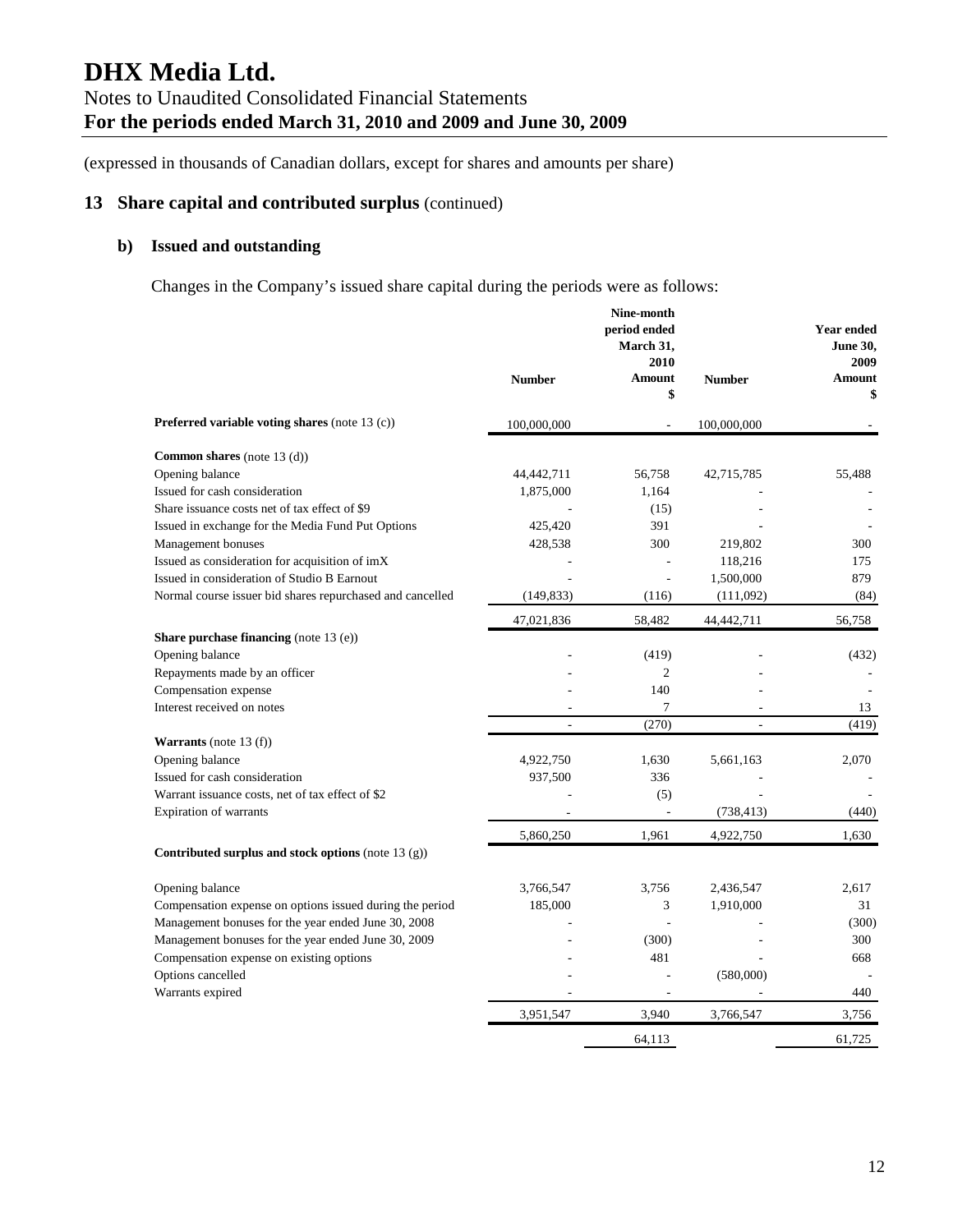### **13 Share capital and contributed surplus** (continued)

#### **c) Preferred variable voting shares**

The Preferred variable voting shares were issued May 12, 2006 to an officer and director.

#### **d) Common shares**

On May 26, 2008, the Company issued 99,333 common shares at \$1.51 per share, for a gross amount of \$150. The 99,333 common shares were issued to former shareholders of Bulldog in connection with the purchase of Bulldog.

On July 2, 2008, the Company issued 67,552 common shares at \$1.48 per share, for a gross amount of \$100. The 67,552 shares were issued to former shareholders of imX in connection with the purchase of imX.

On October 3, 2008, the Company issued 50,664 common shares at \$1.48 per share, for a gross amount of \$75, in settlement of the imX earnout. The 50,664 common shares were issued to former shareholders of imX.

On March 26, 2009, the Company issued 219,802 common shares at \$1.36 per share, for a gross amount of \$300, for payment of certain management performance bonuses accrued at June 30, 2008.

As part of the Company's previously announced normal course issuer bid, 149,833, 109,095 and 1,997 common shares were repurchased for a gross amount of \$116, \$82 and \$2 respectively and cancelled on July 30, 2009, April 27, 2009 and April 28, 2009, respectively.

On May 13, 2009, the company issued 1,500,000 common shares at \$0.59 per share, for a gross amount of \$879 in settlement of the Studio B Earnout. The common shares were issued to the former shareholders of Studio B.

On November 20, 2009, the Company issued 428,538 common shares at \$0.70 per share, for a gross amount of \$300, for payment of certain management performance bonuses accrued at June 30, 2009.

On January 15, 2010, the Company issued 425,420 common shares at \$0.92 per share for the retirement of the Media Fund Put Options (note 3(a) and note 13 (h)).

On January 29, 2010, the Company issued 1,875,000 units ("January 29, 2010 Unit Offering") from treasury at a price of \$0.80 per unit for gross proceeds of \$1,500. Each unit consisted of one common share and one-half of one common share purchase warrant. Each whole warrant entitles the holder to purchase one common share at a price of \$1.15 per common share, expiring on January 26, 2012.

On April 15, 2010, the Company issued 14,605,000 common shares at a price of \$1.30 for gross proceeds of \$18,987 (note 19).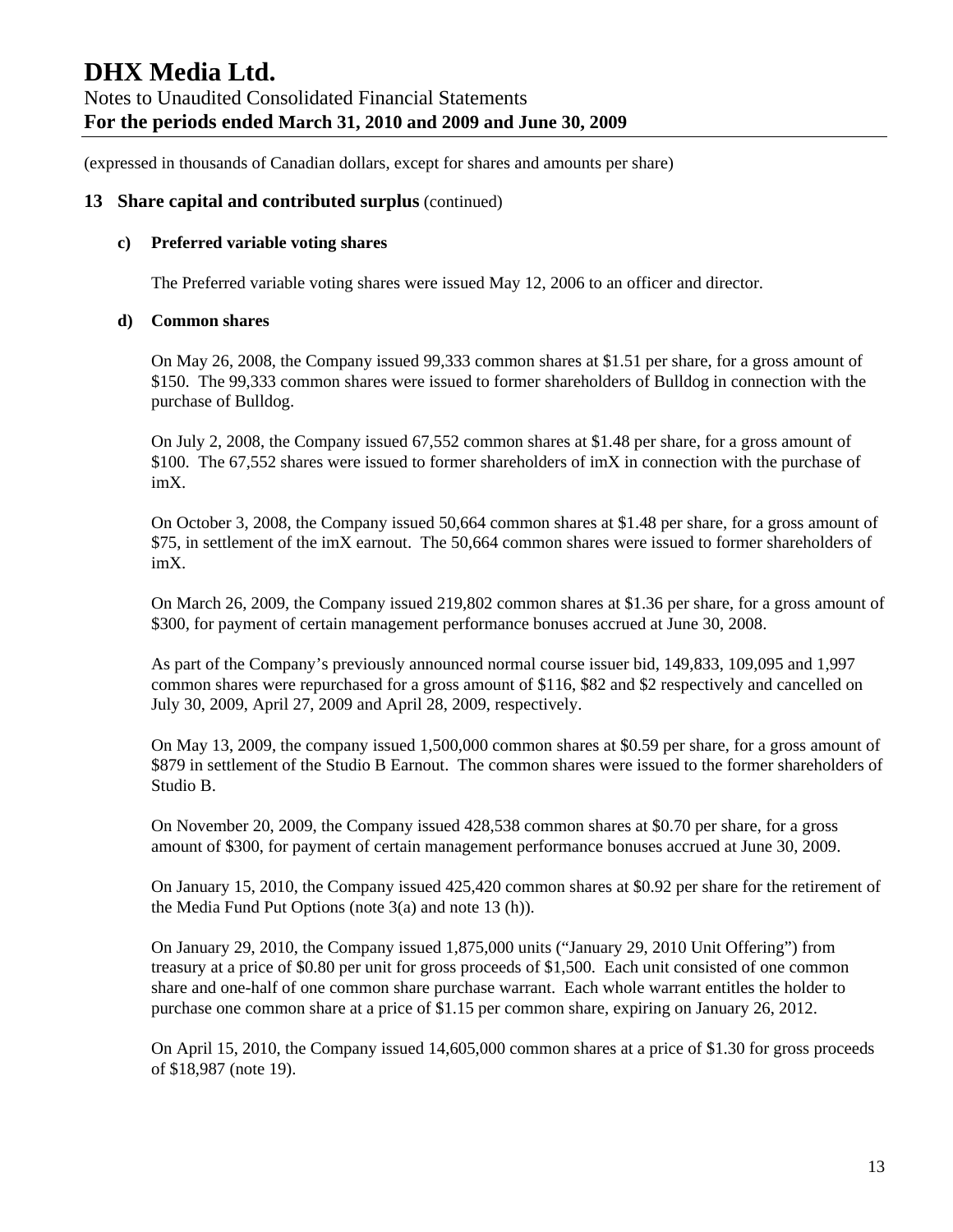#### **13 Share capital and contributed surplus** (continued)

#### **e) Share purchase financing**

During the three and nine-month periods ended March 31, 2010 and March 31, 2009, the Company issued no amounts for share purchase financing. During the three and nine-month periods ended March 31, 2010, \$nil and \$140 respectively of compensation expense was recognized on an employee loan forgiven (three and nine-month periods ended March 31, 2009 - \$nil). During the three and nine-month periods ended March 31, 2010, \$2 and \$7 of interest respectively (three and nine-month periods ended March 31, 2009 - \$3 and \$10) received on these loans were recorded as capital contributions. During the three and ninemonth periods ended March 31, 2010, \$1 and \$2 was received (three and nine-month periods ended March 31, 2009 - \$nil) as principal repayment of an employee loan.

#### **f) Warrants**

On January 29, 2010, as part of the January 29, 2010 Unit Offering, the Company issued 937,500 common share purchase warrants valued at \$0.36 per warrant. The warrants entitle the shareholder to acquire 937,500 common shares at a price of \$1.15 per share and expire on January 26, 2012. During the three and nine-month periods ended March 31, 2009 no warrants were issued or granted. During the three and nine-month periods ended March 31, 2010 and March 31, 2009 no warrants expired.

|                                                  | Number of<br>warrants   | <b>Weighted average</b><br>exercise price<br>per warrant |
|--------------------------------------------------|-------------------------|----------------------------------------------------------|
| Outstanding at June 30, 2008<br>Warrants expired | 5,661,163<br>(738, 413) | 2.06<br>1.80                                             |
| Outstanding at March 31, 2009 and June 30, 2009  | 4,922,750               | 2.10                                                     |
| Warrants issued                                  | 937,500                 | 1.15                                                     |
| Outstanding at March 31, 2010                    | 5,860,250               | 1.95                                                     |

The fair value of the warrants has been estimated by management using the Black Scholes option pricing model. The weighted average assumptions used in the pricing model to value the warrants are as follows:

| Risk-free interest rate | 3.76%     |
|-------------------------|-----------|
| Expected option life    | 1.6 years |
| Expected volatility     | 65%       |
| Expected dividend yield | nil       |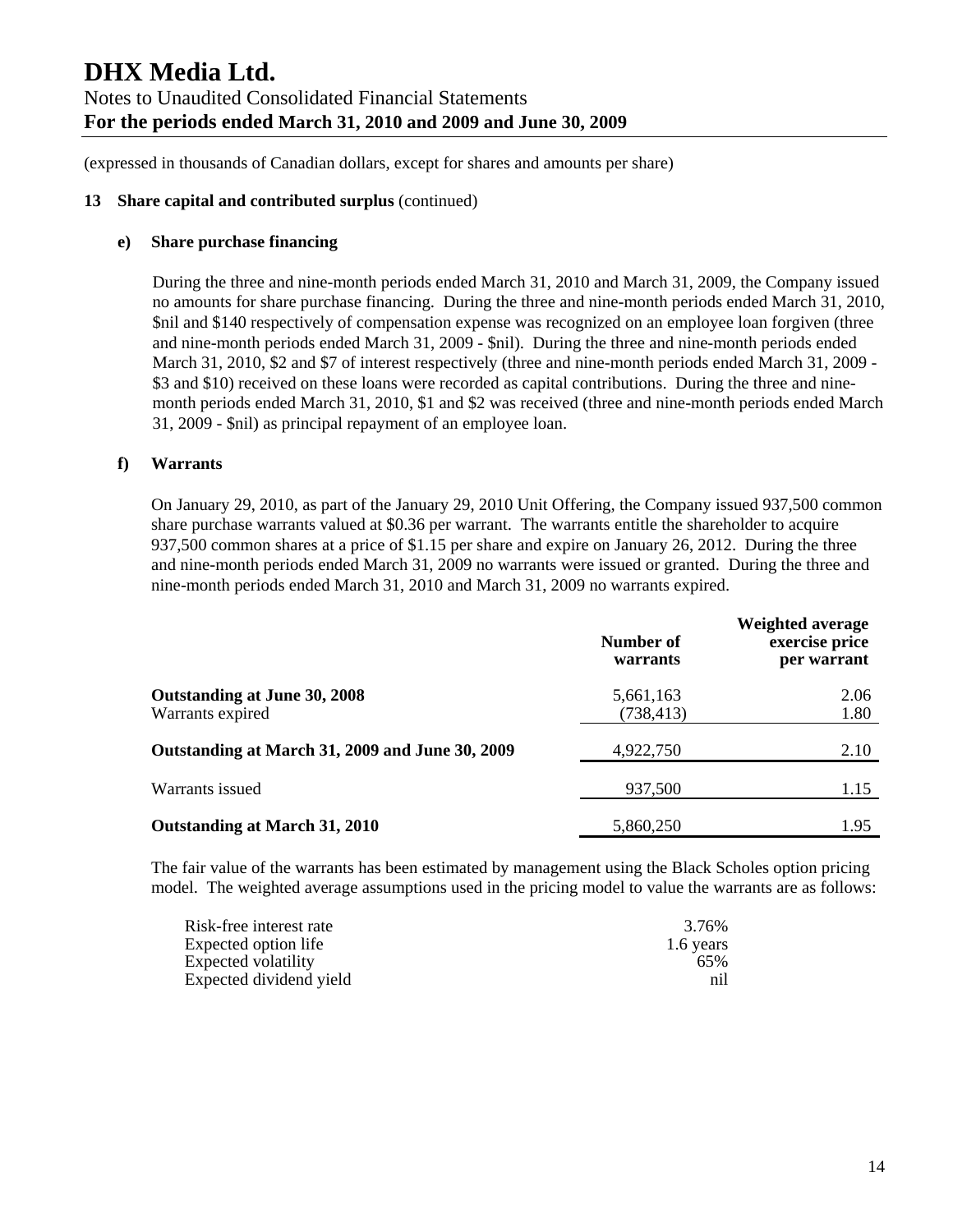#### **13 Share capital and contributed surplus** (continued)

#### **g) Stock options**

At the Company's annual general meeting on February 13, 2009, the shareholders approved an increase to the total maximum number of common shares to be reserved for issuance through the Company stock option plan to 9% of the total number of issued and outstanding common shares at any time. As at March 31, 2010, this amounted to 4,231,965 (June 30, 2009 – 3,999,843).

At March 31, 2010 and 2009 and June 30, 2009, the Company had the following stock options outstanding:

|                                                                                                 | Number of<br>options                | <b>Weighted average</b><br>exercise price |
|-------------------------------------------------------------------------------------------------|-------------------------------------|-------------------------------------------|
| Outstanding at June 30, 2008                                                                    | 2,436,547                           | 2.02                                      |
| Granted to an employee and a director                                                           | 435,000                             | 0.64                                      |
| <b>Outstanding at March 31, 2009</b><br>Granted to employees and directors<br>Options cancelled | 2,871,547<br>1,475,000<br>(580,000) | 1.81<br>0.78<br>2.11                      |
| Outstanding at June 30, 2009                                                                    | 3,766,547                           | 1.36                                      |
| Granted to employees                                                                            | 185,000                             | 0.97                                      |
| Outstanding at March 31, 2010                                                                   | 3,951,547                           | 1.34                                      |
| <b>Exercisable at March 31, 2009</b><br><b>Exercisable at June 30, 2009</b>                     | 1,417,410<br>1,081,160              | 2.03<br>2.03                              |
| <b>Exercisable at March 31, 2010</b>                                                            | 1,585,297                           | 1.95                                      |

On November 19, 2009, 35,000 stock options were issued to employees at \$0.90 per share, vesting over four years and expiring on November 19, 2014.

On February 18, 2010, 150,000 stock options were issued to employees at \$0.99 per share, vesting over four years and expiring on February 18, 2015.

During the three and nine-month periods ended March 31, 2010 and March 31, 2009, no stock options were cancelled and none expired.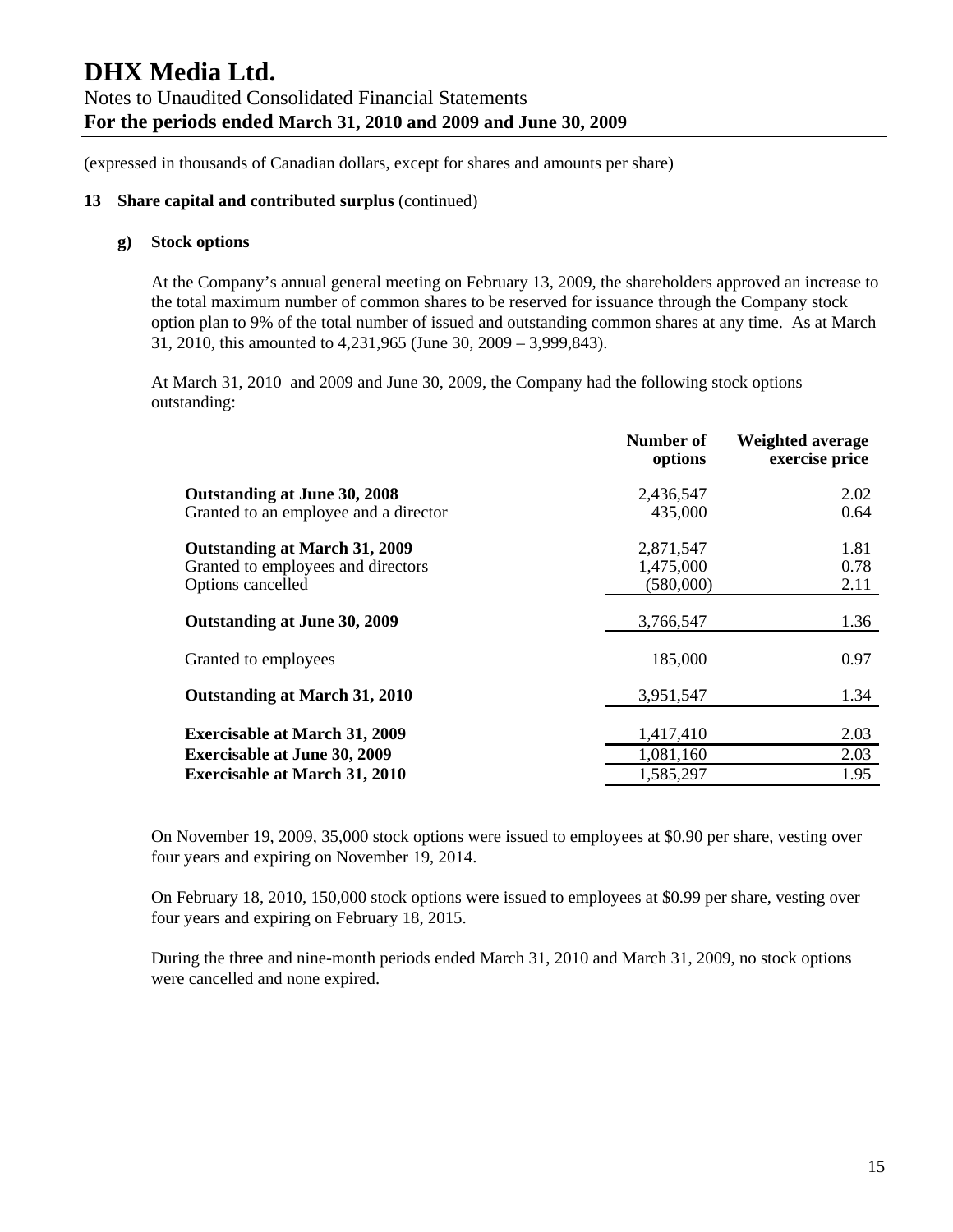#### **13 Share capital and contributed surplus** (continued)

#### **g) Stock options** (continued)

During the year ended June 30, 2009, 1,910,000 stock options were issued to officers, directors and employees at prices ranging from \$0.58 to \$0.99 per share, vesting over four years and expiring from September 26, 2013 to June 17, 2014. No stock options expired during the year ended June 30, 2009 and 580,000 stock options at \$2.11 were cancelled.

The weighted average grant date value of stock options and assumptions using the Black Scholes option pricing model for the three and nine-month periods ended March 31, 2010 and the year ended June 30, 2009 are as follows:

|                                   | <b>Three-months</b><br>ended<br>March 31,<br><b>2010</b> | Nine-months<br>ended<br>March 31,<br><b>2010</b> | <b>Year ended</b><br><b>June 30,</b><br>2009 |
|-----------------------------------|----------------------------------------------------------|--------------------------------------------------|----------------------------------------------|
| Weighted average grant date value | \$0.53                                                   | \$0.51                                           | \$0.74                                       |
| Risk-free interest rate           | 2.28%                                                    | 2.28%                                            | 2.92%                                        |
| Expected option life              | 4 years                                                  | 4 years                                          | 4 years                                      |
| Expected volatility               | 69%                                                      | 68%                                              | 65%                                          |
| Expected dividend yield           | nil                                                      | nil                                              | nil                                          |

Changes in the assumptions can materially affect the fair value estimate and therefore, the existing models do not necessarily provide a reliable measure of the fair value of the stock options.

During the three and nine-month periods ended March 31, 2010, a total of \$161 and \$624 respectively (three and nine-month periods ended March 31, 2009 - \$169 and \$563) was recognized as compensation expense. Included in the compensation expense for the three and nine-month periods ended March 31, 2010 was \$nil and \$140 respectively related to employee share purchase loans (three and nine-month periods ended March 31, 2009 - \$nil) (note 13(e)).

Information related to options outstanding at March 31, 2010 is presented below:

| Range of<br>exercise prices | <b>Number</b><br>outstanding at<br>March 31,<br>2010 | Weighted<br>average<br>remaining<br>contractual life | Weighted<br>average<br>exercise<br>price<br>\$ | <b>Number</b><br>exercisable at<br>March 31,<br>2010 | Weighted<br>average<br>exercise<br>price<br>\$ |
|-----------------------------|------------------------------------------------------|------------------------------------------------------|------------------------------------------------|------------------------------------------------------|------------------------------------------------|
| $$0.58 - $0.99$             | 2,095,000                                            | 4.10 years                                           | 0.77                                           | 108,750                                              | 0.64                                           |
| $$1.00 - $2.35$             | 1,856,547                                            | $1.68$ years                                         | 1.99                                           | 1,476,547                                            | 2.04                                           |
| Total                       | 3,951,547                                            | $3.40$ years                                         | 1.34                                           | 1,585,297                                            | 1.95                                           |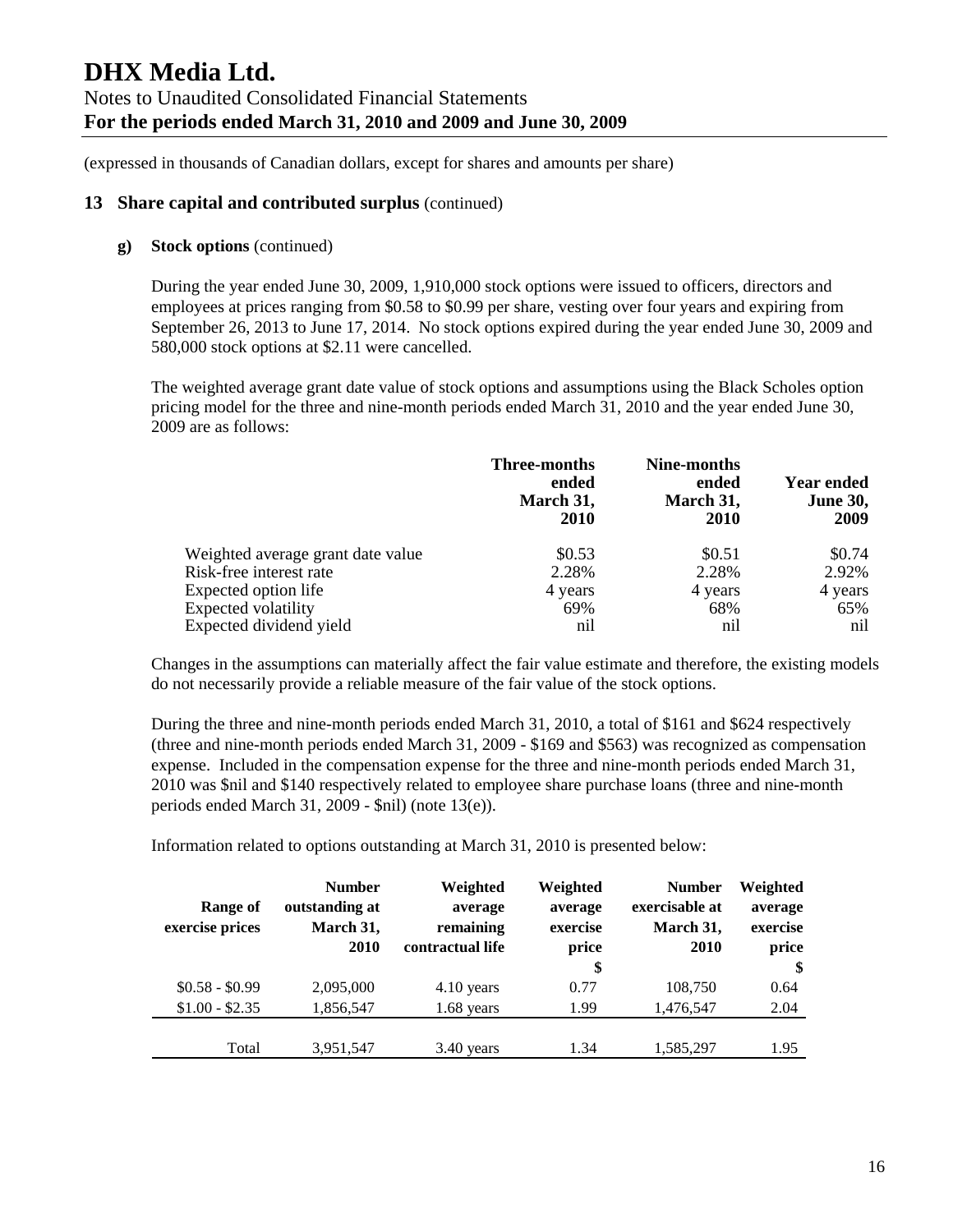#### **13 Share capital and contributed surplus** (continued)

#### **g) Stock options** (continued)

Information related to options outstanding at June 30, 2009 is presented below:

|                 | <b>Number</b>   | Weighted         | Weighted | <b>Number</b>   | Weighted |
|-----------------|-----------------|------------------|----------|-----------------|----------|
| Range of        | outstanding at  | average          | average  | exercisable at  | average  |
| exercise prices | <b>June 30,</b> | remaining        | exercise | <b>June 30,</b> | exercise |
|                 | 2009            | contractual life | price    | 2009            | price    |
|                 |                 |                  | \$       |                 | \$       |
| $$0.58 - $0.99$ | 1,910,000       | 4.84 years       | 0.75     | -               |          |
| $$1.00 - $2.35$ | 1,856,547       | 2.44 years       | 1.99     | 1,081,160       | 2.03     |
|                 |                 |                  |          |                 |          |
| Total           | 3,766,547       | $3.65$ years     | 1.36     | 1,081,160       | 2.03     |

#### **h) Put options**

Pursuant to financing provided by Media Fund, the Company granted to the shareholders of Media Fund a right to have the Company purchase the common shares in Media Fund in exchange for common shares of the Company (the "Put Options") on a one-for-one basis.

On January 15, 2010, the holders of the Put Options exercised their rights and accordingly the Company issued 425,420 common shares from treasury in exchange for the retirement of the Put Options (note 3(a)).

#### **14 Commitments**

The Company has entered into various operating leases for operating premises and equipment. The estimated future minimum payments under these operating leases required through June 30, 2014 are as follows:

| \$    |
|-------|
| 264   |
| 1,040 |
| 784   |
| 494   |
| 521   |
|       |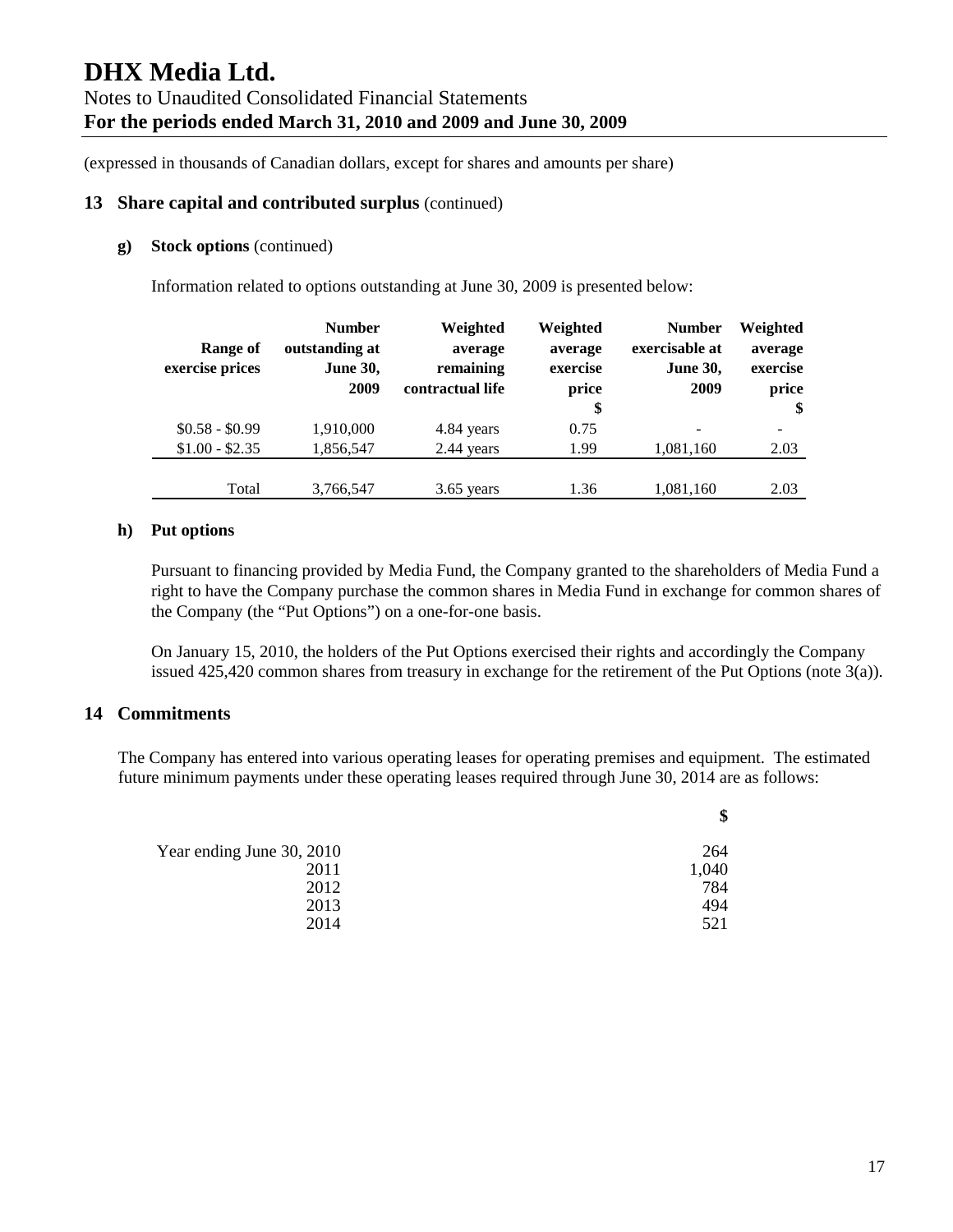#### **15 Earnings (loss) per common share**

Earnings (loss) per common share are calculated as follows:

|                                                                                                    | For the<br>three-month<br>period ended<br>March 31,<br>2010<br>\$ | For the<br>three-month<br>period ended<br>March 31,<br>2009<br>\$ | For the<br>nine-month<br>period ended<br>March 31,<br><b>2010</b><br>\$ | For the<br>nine-month<br>period ended<br>March 31,<br>2009<br>\$ |
|----------------------------------------------------------------------------------------------------|-------------------------------------------------------------------|-------------------------------------------------------------------|-------------------------------------------------------------------------|------------------------------------------------------------------|
| Net income (loss) and comprehensive income (loss) before<br>discontinued operations for the period | (535)                                                             | 461                                                               | (735)                                                                   | 1,685                                                            |
| Net income (loss) and comprehensive income (loss) for the<br>period                                | (535)                                                             | 444                                                               | (735)                                                                   | 646                                                              |
| Weighted average number of common shares:<br>Basic<br>Diluted                                      | 46,346,766<br>47,160,627                                          | 42,846,212<br>42,846,212                                          | 45,045,855<br>45,649,437                                                | 42,820,199<br>42,826,282                                         |
| Earnings (loss) before discontinued operations per common<br>share:<br>Basic                       | (0.01)                                                            | 0.01                                                              | (0.02)                                                                  | 0.04                                                             |
| Diluted                                                                                            | (0.01)                                                            | 0.01                                                              | (0.02)                                                                  | 0.04                                                             |
| Earnings (loss) per common share:<br>Basic                                                         | (0.01)                                                            | 0.01                                                              | (0.02)                                                                  | 0.02                                                             |
| Diluted                                                                                            | (0.01)                                                            | 0.01                                                              | (0.02)                                                                  | 0.02                                                             |

The weighted average number of potentially dilutive instruments, comprised of shares issuable in respect of convertible warrants, stock options, and put options, were 813,861 and 603,582 respectively for the three and nine-month periods ended March 31, 2010 (three and nine-month periods ended March 31, 2009 – nil and 6,083).

#### **16 Net change in non-cash working capital balances related to operations**

|                                                                 | For the<br>three-month<br>period ended<br>March 31,<br><b>2010</b> | For the<br>three-month<br>period ended<br>March 31.<br>2009 | For the<br>nine-month<br>period ended<br>March 31,<br><b>2010</b> | For the<br>nine-month<br>period ended<br>March 31,<br>2009<br>S |
|-----------------------------------------------------------------|--------------------------------------------------------------------|-------------------------------------------------------------|-------------------------------------------------------------------|-----------------------------------------------------------------|
| Decrease (increase) in amounts receivable                       | 5,624                                                              | (5,883)                                                     | 17,541                                                            | (23, 835)                                                       |
| Decrease (increase) in prepaid expenses and deposits            | (100)                                                              | (57)                                                        | (540)                                                             | 48                                                              |
| Decrease (increase) in restricted cash                          | 4                                                                  | (5)                                                         | х                                                                 | 450                                                             |
| Increase (decrease) in accounts payable                         |                                                                    |                                                             |                                                                   |                                                                 |
| and accrued liabilities                                         | (1,740)                                                            | (854)                                                       | (2, 448)                                                          | 830                                                             |
| Increase (decrease) in deferred revenue                         | (3,351)                                                            | 2,341                                                       | (4,784)                                                           | (2,951)                                                         |
|                                                                 | 437                                                                | (4, 458)                                                    | 9,777                                                             | (25, 458)                                                       |
| During the period, the Company paid and received the following: |                                                                    |                                                             |                                                                   |                                                                 |
| Interest paid                                                   | 189                                                                | 751                                                         | 744                                                               | 2.007                                                           |
| Interest received                                               | 108                                                                |                                                             | 200                                                               | 74                                                              |
| Taxes paid                                                      | 85                                                                 |                                                             | 397                                                               | 40                                                              |